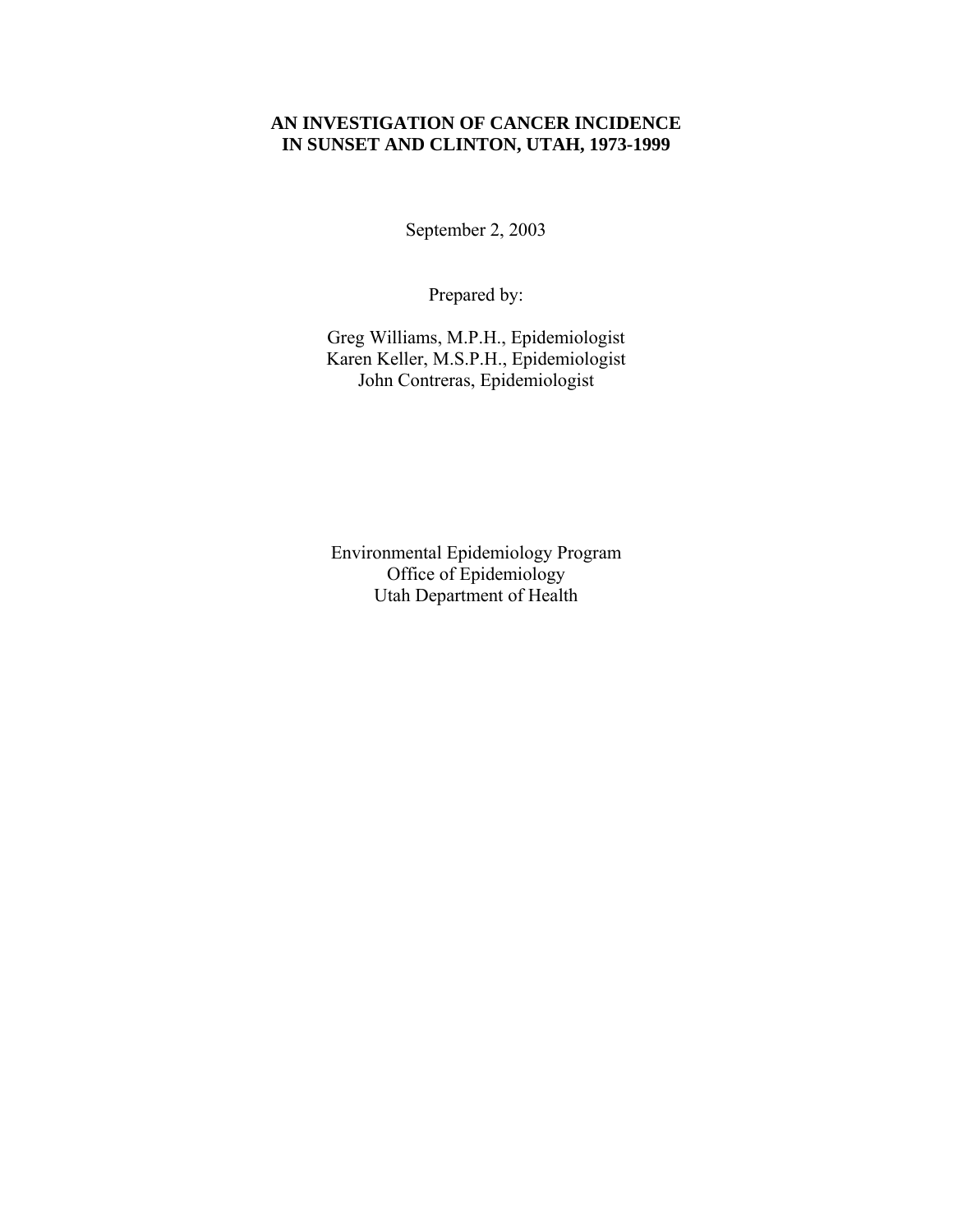# **TABLE OF CONTENTS**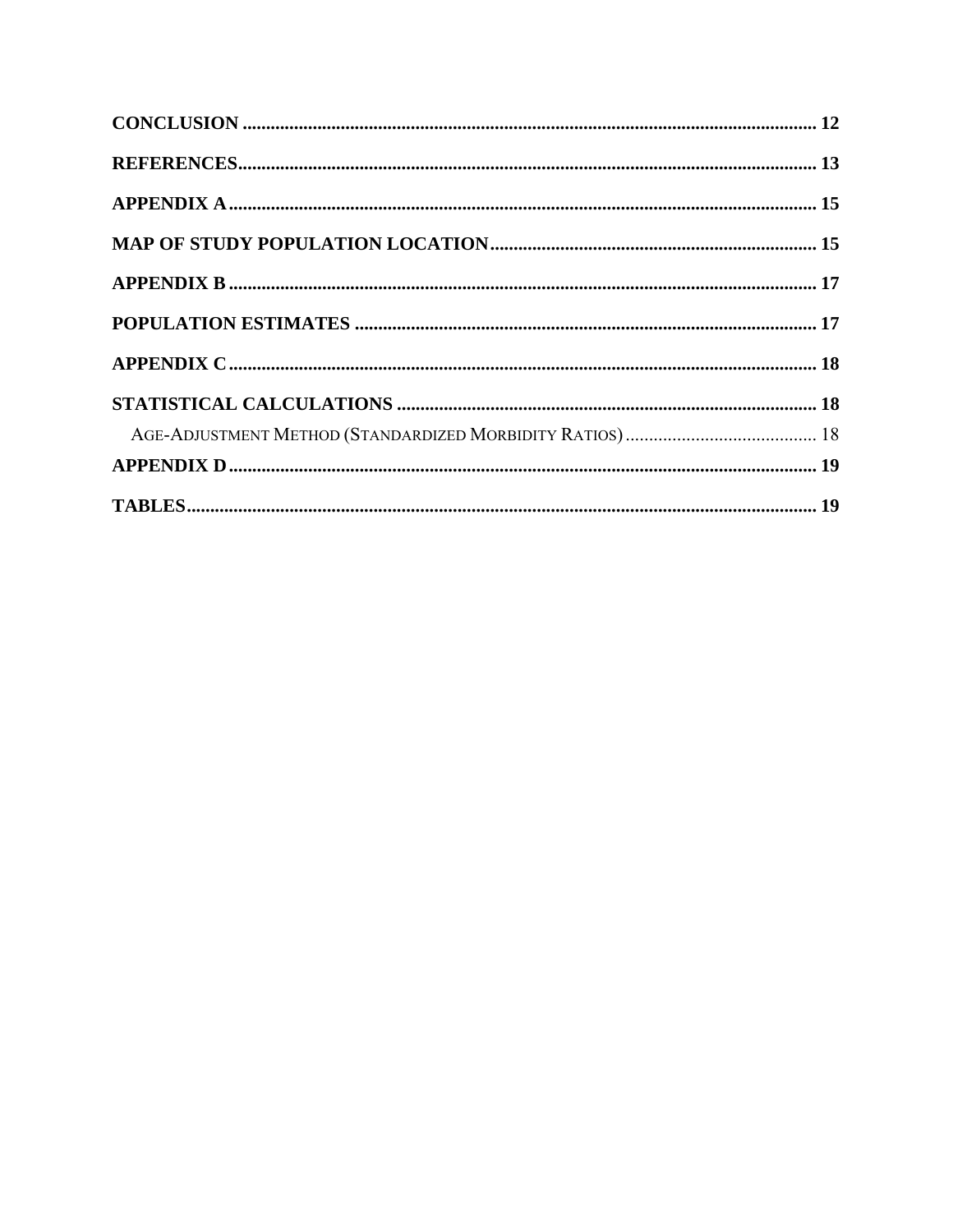# **AN INVESTIGATION OF CANCER INCIDENCE IN SUNSET & CLINTON, UTAH, 1973-1999**

September 2, 2003

Environmental Epidemiology Program Office of Epidemiology Utah Department of Health

### **EXECUTIVE SUMMARY**

The Davis County Health Department received inquiries and concerns regarding a perceived elevated incidence of cancer in the communities of Sunset and Clinton within Davis County and the possible association of cancer to a contaminated groundwater plume originating from Hill Air Force Base. In response to the concerns, Jerry Thompson from the Davis County Health Department, Environmental Services, requested assistance from the Office of Epidemiology, Utah Department of Health, in conducting an epidemiological investigation of cancer incidence in Davis County. The communities of Sunset and Clinton are located in northern Utah, to the immediate West of Hill Air Force Base.

Cancer data was obtained from the Utah Cancer Registry for the communities of Sunset and Clinton *(census tracts 1253.01 and 1253.02, respectively),* and the state of Utah. The cancer data were requested for the following five-year periods: 1973-1977; 1978-1982; 1983-1987; 1988- 1992; 1992-1997; and the additional two year period of 1998-1999. Only cancers that occurred three or more times in any time period in census tracts 1253.01 and 1253.02 were analyzed. The state of Utah was selected as the comparison population *minus* the population and the observed number of cases in census tracts 1253.01 and 1253.02.

The results of the investigation indicated that kidney and renal pelvis cancer were elevated during the first (1973 to 1978) and last (1998 to 1999) periods evaluated. Cancer of the gallbladder was significantly elevated in two periods, 1988-1992 and cumulatively from 1973- 1999, respectively. The period of 1988 to 1992 is considered a statistical artifact. Testicular cancer was significantly elevated during the period of 1988 to 1992. The cause of the elevated cancer rates during these specific periods could not be determined.

This investigation did not find an association or link with the cancers (gallbladder, testicular, and kidney and renal pelvis) that were significantly elevated and the contaminants of interest (trichloroethylene, tetrachloroethylene, carbon tetrachloride and perchlorate). In addition, this investigation found no evidence suggesting that cancer (of any type) was significantly increasing in the communities of Sunset and Clinton during the periods evaluated.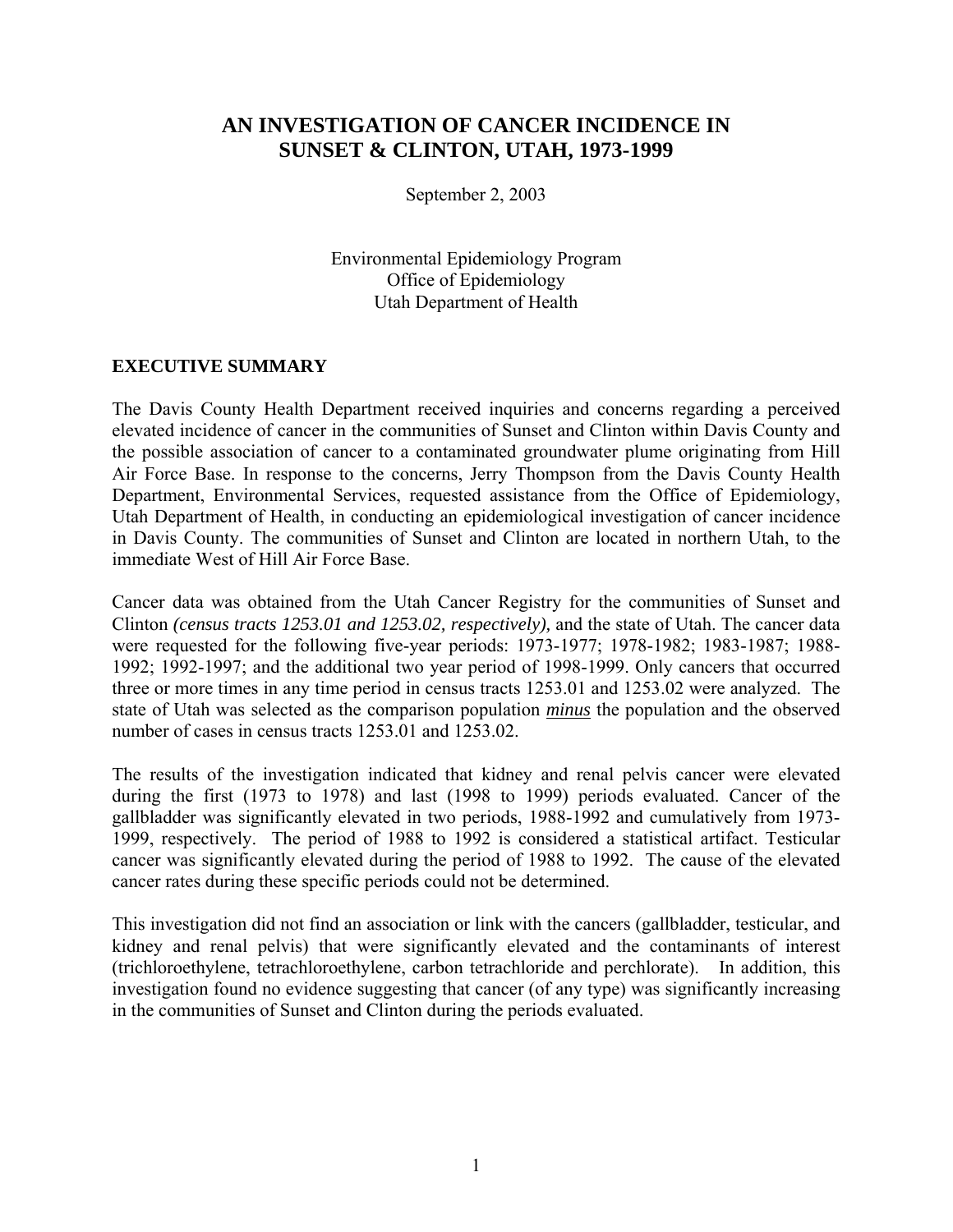# **INTRODUCTION**

The Office of Epidemiology began an investigation of cancer incidence as the result of a request from the Davis County Health Department, regarding a perceived elevated incidence of cancer in the communities of Sunset and Clinton within Davis County, Utah and the possible association to contaminated groundwater. Sunset and Clinton residents brought their concerns and questions to the attention of Hill Air Force Base. Hill Air Force Base communicated these citizen concerns to the Davis County Health Department. As a result, the Davis County Health Department requested assistance from the Office of Epidemiology, Utah Department of Health, in conducting an epidemiological investigation of cancer rates in the communities of Sunset and Clinton.

The communities of Sunset and Clinton are located in northern Utah, to the immediate west of Hill Air Force Base. In 1987, groundwater contamination was discovered just west of the base. The contaminants that were identified include trichloroethylene, tetrachloroethylene, carbon tetrachloride, and perchlorate. These contaminants have been determined to be contained within the shallow aquifer, which ranges between six to eight feet below ground to approximately 100 ft below ground (Hill AFB, 2001).

The purpose of this investigation is to determine if the incidence of cancer is elevated in the communities of Sunset and Clinton (census tracts 1253.01 and 1253.02) as compared to the incidence of cancer in the rest of the state of Utah for the period of 1973-1999. A map of Davis County that shows the location of the communities of Sunset and Clinton in relation to Hill Air Force Base is included in Appendix A.

# **METHODS**

#### *Cancer Data*

Data for this investigation were obtained from the Utah Cancer Registry. The Utah Cancer Registry receives reports on each newly diagnosed case of cancer in Utah from hospitals, radiation therapy facilities, pathology laboratories, nursing homes, and physicians. Each newly diagnosed case is assigned to the census tract of residence at the time of diagnosis.

Data obtained from the Utah Cancer Registry included an enumeration of incident cancer cases (new occurrences) by primary site/type, sex, age group, races, and time period of diagnosis for residents of census tracts 1253.01 and 1253.02, respectively, and the state of Utah. The number of cases was obtained for the following time periods: 1973-1977 (five years); 1978-1982 (five years); 1983-1987 (five years); 1988-1992 (five years); 1993-1997 (five years); 1998-1999 (two years). At the time the data was requested, the most recent year for which complete data were available for this analysis was 1999.

#### *Census Data*

The Sunset and Clinton (census tracts 1253.01 and 1253.02) populations were obtained from the U.S. Census Bureau for 1970, 1980, and 1990. The intercensal populations were estimated using linear regression based on the 1970, 1980, and 1990 populations. The population estimates were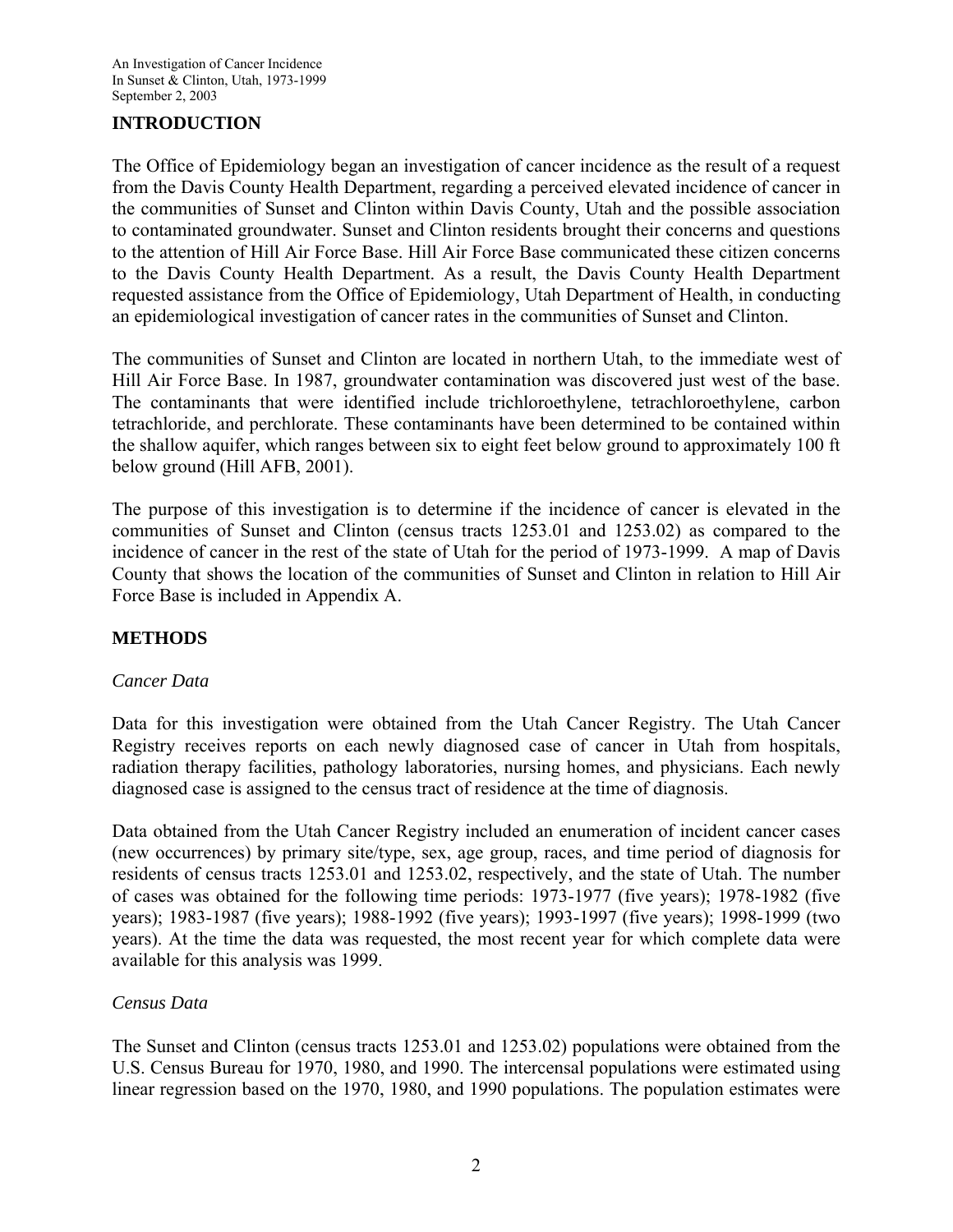based on the assumption of a constant rate of growth in the combined communities. A table of population estimates used in this report is presented in Appendix B. The population for the state of Utah was obtained from the Surveillance, Epidemiology and End Results (SEER) Registry data provided with the cancer incidence data for the years 1973 through 1999. The SEER Registry obtains population information from the U.S. Census Bureau. The 2000 population was available, however, the 2000 cancer cases from the Utah Cancer Registry were not available. Therefore, the 2000 population was not used.

# *Geographic Data*

Census tracts 1253.01 and 1253.02 were selected for this study based on the correspondence of the tract boundaries to the city boundaries of Sunset and Clinton, respectively. Census tracts are occasionally changed by either tract splitting or boundary modification. Tracts 1253.01 and 1253.02 were once combined in a single census tract - tract 253 in the 1970 decennial census. Census tract 253 was split for the 1980 census into the two tracts that define the cities of Sunset and Clinton. These two tracts retain the same designation and boundaries for the 1990 decennial census. The cancer cases were requested according to the period of time and corresponding census tract designation.

# *Comparison Population*

A comparison population was selected (as a comparison to the study population) in order to evaluate whether the outcome observed in the study population is statistically different from that which would be expected if the members had not been at any special risk. The state of Utah was selected as the comparison population *minus* the population and the observed number of cases in census tracts 1253.01 and 1253.02. From this point hereafter the state of Utah will be referred to as *Utah*, unless otherwise specified.

# *Statistical Analysis*

A Standardized Morbidity Ratio (SMR) was calculated for each period and used to determine if there is a greater risk or a lower risk of acquiring a disease or condition compared to a comparison population. The SMR is calculated by dividing the crude observed count by the expected count (Aldrich and Griffith, 1993). The ratio is then used to determine if there is a greater risk or a lower risk of acquiring a disease or condition compared to a comparison population. A SMR of one (1.0) indicates rates are equal and there is no increased risk. A SMR greater than one  $(1.0)$  indicates an increased risk for the study group (Sunset & Clinton), while a SMR less than one (1.0) indicates a decreased risk for the study group.

The *expected count* was calculated by multiplying the age specific comparison rate (Utah) by age specific population of the study population (Sunset  $\&$  Clinton) and summing the results. This method uses the weighted age-specific rates in the population of interest and the proportions of the persons in the corresponding age groups within a standard population. A more detailed description of the standardization of the data is presented in Appendix C.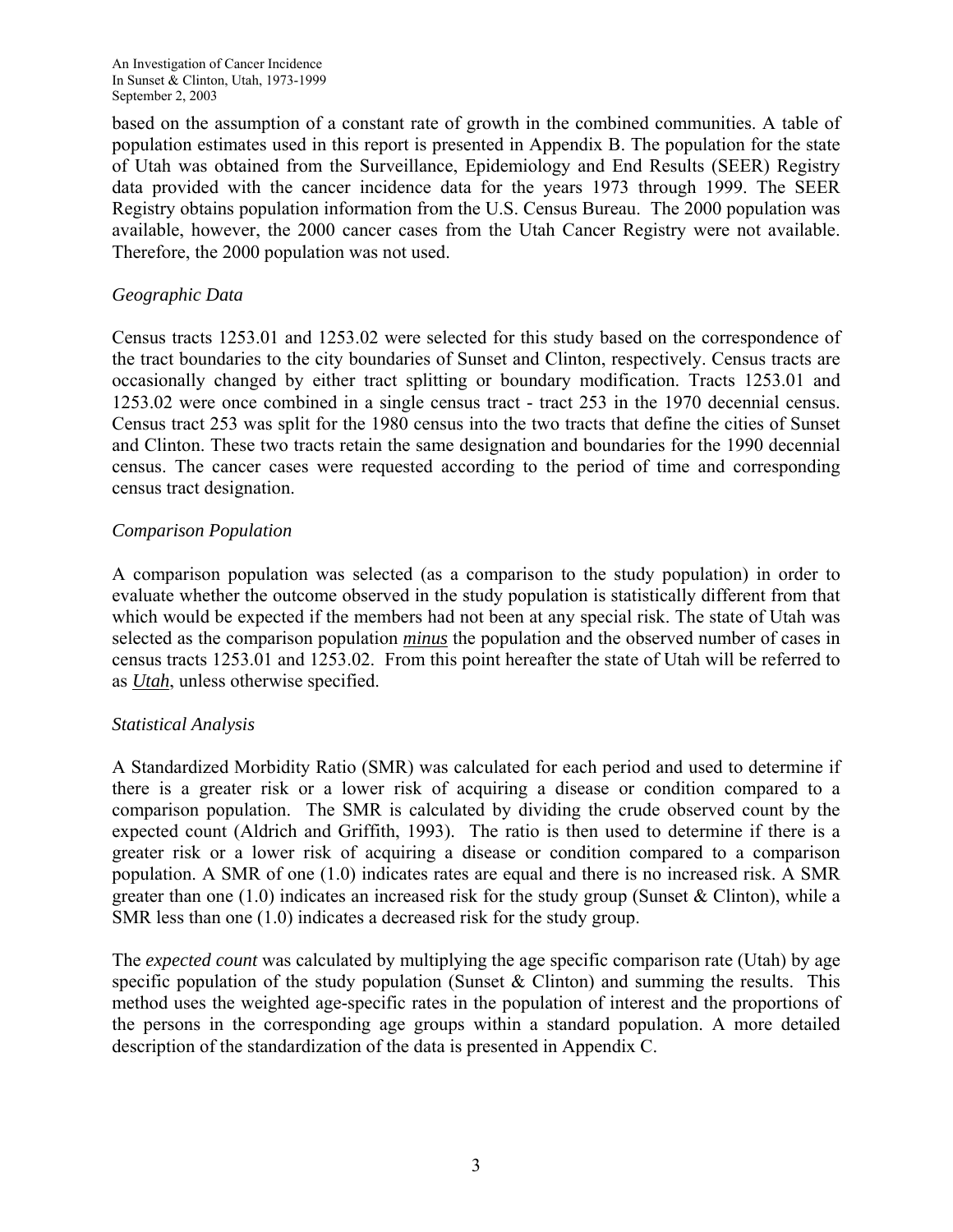The confidence interval for the SMR is the range within which the true SMR value has a specified probability of being included. The specified probability is called the *confidence level*, and the endpoints of the confidence interval are called the *confidence limits*. For this investigation, a specified probability of 95 percent was employed. The confidence limits were calculated using the method of Frumkin and Kantrowitz (Frumkin and Kantrowitz, 1987). By assessing the confidence interval, information about the variability of the data and the statistical significance of the SMR was obtained. The differences between the observed versus the expected were considered significant if the confidence interval does not include one (1.0). The statistical formula for the SMR confidence interval (95 percent) was performed using Excel 2000 and is presented in Appendix C.

# *Cancers of Concern*

The Agency for Toxic Substances and Disease Registry recommends against performing statistical analysis whenever there are fewer than three cases of the same type of cancer in a population (ATSDR, 1993). Only those cancers occurring three or more times in at lease one of the periods evaluated in the combined populations of Sunset and Clinton between 1973 and 1999 were included in this analysis. The cancer sites that occurred three or more times are as follows:

*All sites (Physiological sites)* Corpus and uterus Oral cavity Ovary Stomach Prostate Colon excluding rectum Testis Rectum and rectosigmoid Urinary bladder Gallbladder Kidney and renal pelvis Pancreas Brain Lung and bronchus Thyroid Other respiratory Non-Hodgkin's lymphoma Melanomas of the Skin Multiple myeloma Female breast Myeloid leukemia Cervix Miscellaneous

# **RESULTS**

Several cancers were identified as significantly elevated during two or more of the periods evaluated from 1973 through 1999 in Sunset and Clinton. These cancers include gallbladder cancer (1988-92 and 1973-1999), testicular cancer (1988-92), and cancer of the kidney and renal pelvis (1973-78, 1998-99).

Tables of the SMRs (with confidence intervals) for the significantly elevated cancers and cancers relevant to the contaminants of interest, for Sunset and Clinton, are presented in Appendix D.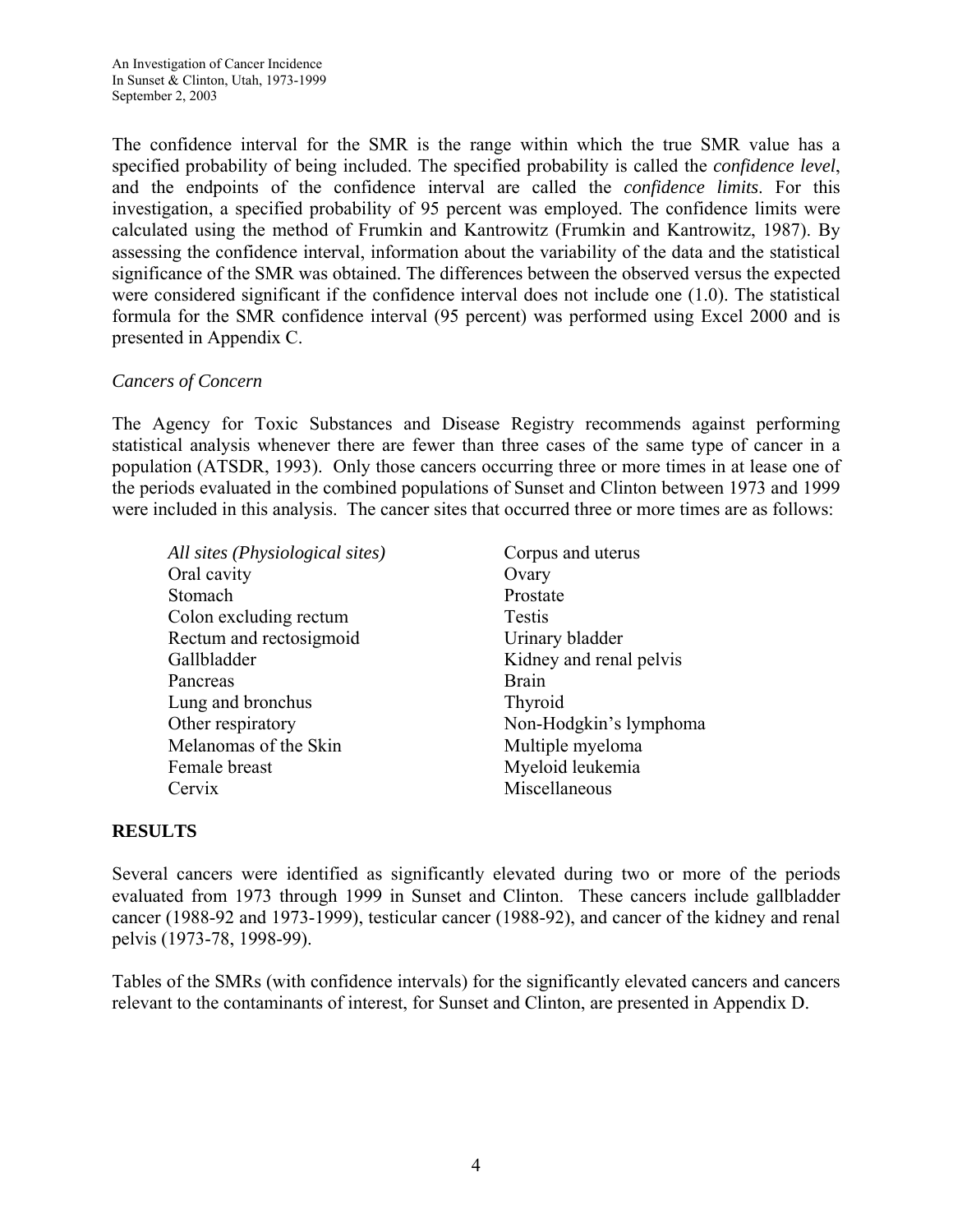### *Cancer of all Sites*

When looking at cancer from all the sites combined both the observed number of cases and the number of cases expected are increasing steadily throughout the periods evaluated. However, no statistically significant increases of cancer from all the sites combined were found during any of the periods evaluated (Table 1).

# *Gallbladder Cancer*

The observed number of gallbladder cancer cases are significantly elevated, nearly eight-times (SMR 7.81) from what was expected, for the period of 1988-92, with a 95% confidence interval of 1.47 to 19.15. When looking at the years cumulatively (1973-99) the observed cases are significantly elevated, three and a half times the number of cases from what would be expected. Although the number of cases were elevated in the first two periods (1973-82), they were not significantly greater from what was expected. There were no cases of gallbladder cancer in Sunset and Clinton during the periods of 1983-87, 1993-97, and 1998-99. There is no apparent pattern or trend of continued elevation across all periods (Table 2).

### *Lung and Bronchial Cancer*

Both the observed number of cases and the expected number of cases of lung and bronchial cancer are steadily increasing. The SMR values were greater than one for the periods of 1983-87, 1993-97, 1998-99, and cumulatively from 1973-1999. However, they were not significantly elevated (Table 3).

# *Cervical Cancer*

There were no periods that demonstrated a significant increase in the observed number of for cervical cancer. However, from 1973-87 only two cases of cervical cancer were reported, the SMRs were less than one for these periods. With the exception of the period of 1998-99, the remaining periods demonstrated a SMR slightly greater than one. The period of 1998-99 demonstrated a SMR of 3.31. The number of observed cases for this period were three times the rate of what would be expected (Table 4).

#### *Testicular Cancer*

There was only one period (1988-92) that demonstrated a significant increase in the number of testicular cancer cases (SMR 3.75, CI 1.49, 7.05). Prior to this period, only two cases were reported from 1973-87 with SMRs of less than one, and four cases were reported from 1993-99 with SMRs of 1.38 (Table 5).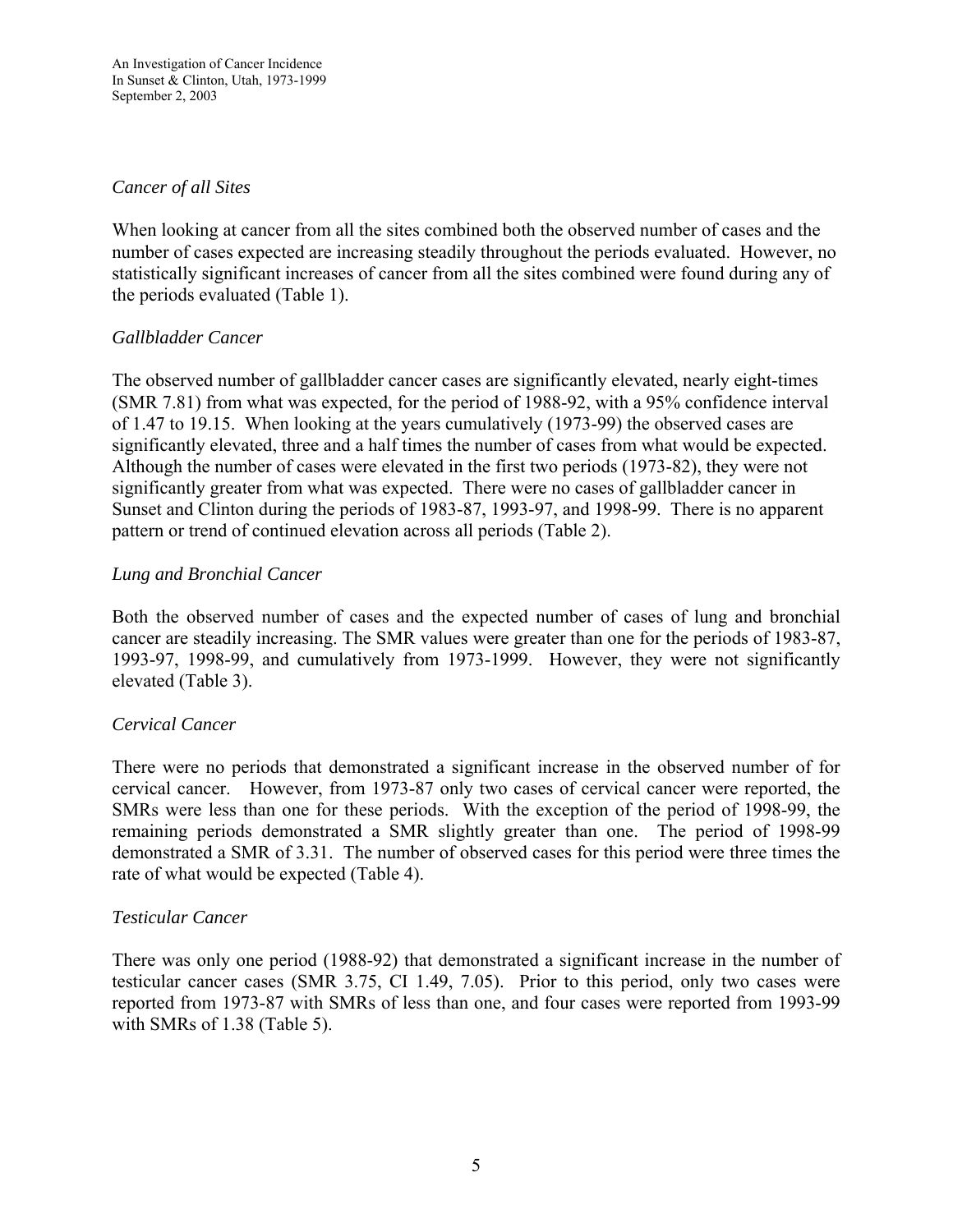### *Kidney and Renal Pelvis*

There were two periods that demonstrated significant increases in the observed number of kidney and renal pelvis cancer cases. The period of 1973-77 (first time period) demonstrated a SMR of 4.46 (CI 1.60, 8.74). The observed number of cases exceeded the expected number by almost five times. The period of 1998-99 (last time period) demonstrated a SMR of 2.95 (CI 1.06, 5.79). This period also exceeded the expected number of cases by three times (Table 6). The cumulative (1973-99) SMR was 1.37, which was not significant.

### *Brain Cancer*

Each of the periods evaluated demonstrated a SMR greater than one, with a cumulative (1973- 99) SMR of 1.47. None of these periods demonstrated a significant increase in the observed number of cases. There was no period were the SMR or level of risk reached two-fold (Table 7).

#### *Non-Hodgkin's lymphoma*

The observed number of cases was greater than expected in the periods 1978-82, 1983-87, 1988- 92, and cumulatively from 1973-99. However, these periods did not demonstrate a significant increase in the observed number of cases. The cumulative (1973-99) SMR (1.18) was slightly higher than one (Table 8).

#### *Thyroid Cancer*

There were no periods that demonstrated significant increases, including the cumulative period of 1973-99. The highest SMR (1.12) was observed in the period of 1973-1977 and the cumulative SMR was 0.81 (Table 9).

#### **DISCUSSION**

Cancer is a name applied to many diseases with many different causes. Cancers are very common. Nearly half of all men and one-third of all women in the U.S. population will develop cancer at some point in their lives and 22 percent of the population will eventually die of cancer (ACS, 1998). Statistically, it is normal for cancer rates to fluctuate in smaller communities. Some years the rates are higher, other years lower, eventually the rates tend to balance out over time.

This investigation examined the issue of whether an excess of cancer is present in the communities of Sunset and Clinton and the possible association of any excess cancer(s) to a contaminated groundwater plume originating from Hill Air Force Base. The contaminants of interest include trichloroethylene, tetrachloroethylene, carbon tetrachloride and perchlorate. Of the four contaminants, trichloroethylene was identified as the most common groundwater contaminant at Hill Air Force Base. This investigation did identify an association where occupational exposures to trichloroethylene showed higher levels of liver and biliary tract cancers and non-Hodgkin's lymphoma (See Contaminants of Concern). There were no clusters of liver cancer identified from 1973-99. In addition to exposure to trichloroethylene, non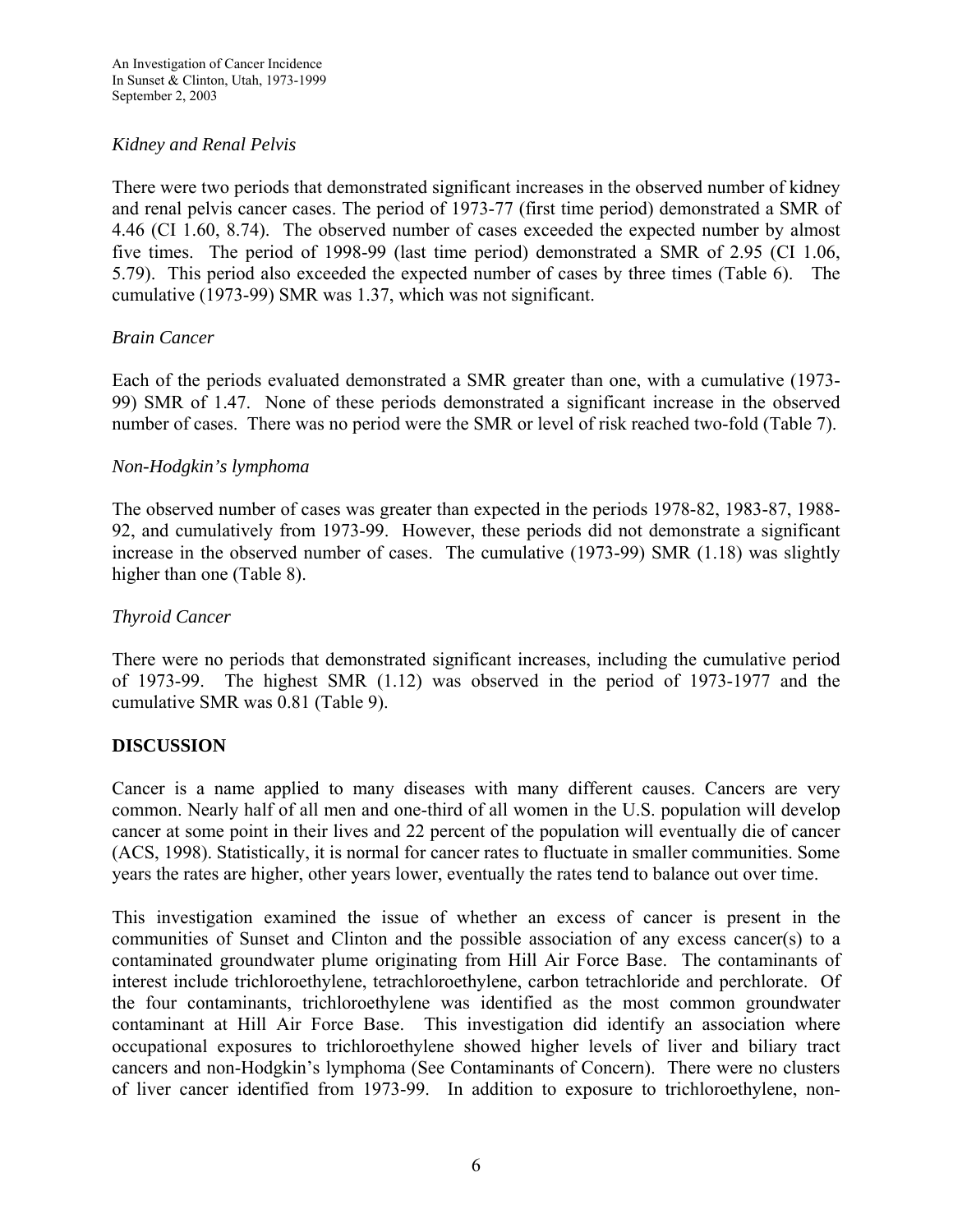Hodgkin's lymphoma has also been associated with exposure to tetrachloroethylene. Non-Hodgkin's lymphoma was not significantly elevated in any of the periods evaluated.

Gallbladder cancer (1988-92 and cumulative, 1973-1999), testicular cancer (1988-92), and cancer of the kidney and renal pelvis (1973-78, 1998-99) were found to be significantly elevated in at least one of the periods evaluated by this investigation. Gallbladder cancer demonstrated an elevated SMR of 7.81 with a confidence interval of 1.47 to 19.15 for the period of 1988-92. Because of the large variance in the confidence limits, in addition to the fact that there were no increased trends observed from 1973 through 1999 (Table 2), the statistically significant increase in the observed number of cases demonstrated in the period of 1988-92 is considered a statistical artifact.

Testicular cancer was significantly elevated in one period, 1988-92 and kidney and renal pelvis was significantly elevated in two periods, 1973-78 and 1998-99. Neither of these cancers demonstrated an increased trend of occurrence from 1973 through 1999. There was no evidence found by this investigation that linked these two cancers with the contaminants of interest.

# **Cancer Risk Factors**

Almost 75% of all cancer cases in the United States are related to tobacco and alcohol use, and diet. Research shows that about one-third of all cancer deaths are related to dietary factors and lack of physical activity. Less than 10 percent of all cancers are related to environmental factors. Environmental factors that are known to cause cancer include some viruses (most viruses do not cause cancer and unlike viral infections, cancer is not contagious), radiation (from sources such as the sun and radon), asbestos, and benzene. Pollution from the land, water, and air has been related to about 1 percent of all cancer deaths (ACS, 2000).

# *Other Risk Factors*

Nearly a third of the population will develop cancer at some point in their lives. Cancer is a very common disease that affects all races, sexes, and ages. As of 1996, Utah males have a lifetime risk of developing cancer of approximately 20 percent and Utah females have a lifetime risk of approximately 24 percent (UCR, 1996).

Characterizing types of cancers, cancer rates, and determining causal relationships to environmental exposures without exposure measurements or data is difficult because people live and work in many environments, and are exposed to complex mixtures of toxic pollutants at home, at work, and in the ambient environment. In addition, only a relatively small percentage of cancers can be attributed to environmental factors. A breakdown in the proportion of cancer deaths attributed to various environmental factors are listed in the following table (Klaassen, 1996):

| <b>Environmental Factors</b>    | <b>Percentage Attributed to Cancer Mortality</b> |
|---------------------------------|--------------------------------------------------|
| Infections                      | $10\%$                                           |
| <i>Occupation</i>               | 4%                                               |
| Medicine and medical procedures | $1\%$                                            |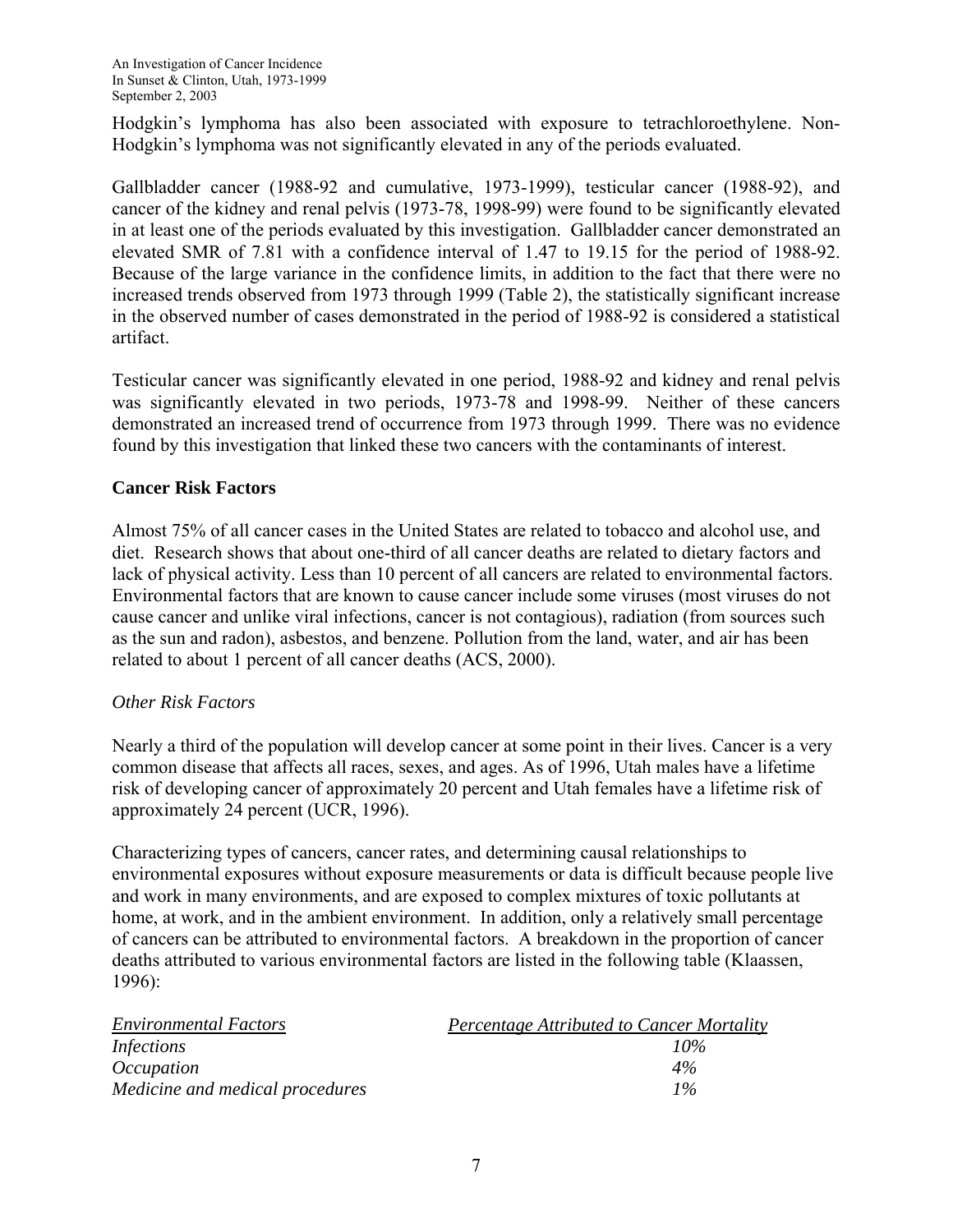An Investigation of Cancer Incidence In Sunset & Clinton, Utah, 1973-1999 September 2, 2003

| Reproductive and sexual behavior | 7%           |
|----------------------------------|--------------|
| Industrial products              | $\langle$ 1% |
| Food additives                   | $\langle$ 1% |
| Pollution                        | 2%           |
| Alcohol                          | 3%           |
| Tobacco                          | 30%          |
| Diet                             | 35%          |
| Geophysical                      | 3%           |
| <b>Unknown</b>                   | 2%           |

Therefore, of the total cancer mortality attributed to environmental factors, pollution and geophysical factors account for only 5 percent of the cancer mortality, whereas personal behavior/lifestyle accounts for approximately 75 percent of the cancer mortality.

#### **Cancer Specific Risk Factors**

The cancers found to be significantly elevated in Sunset and Clinton in any of the periods evaluated from 1973 through 1999 include: gallbladder (1988-92 and cumulatively - 1973-99); testicular (1988-92); kidney and renal pelvis (1973-77 and 1998-99). Known risk factors associated with each of the cancers under evaluation are discussed below.

#### *Gallbladder*

An association has been observed between gallstones and the subsequent development of gallbladder cancer. Most of the risk factors for cholesterol gallstones are associated with hypersecretion and saturation of cholesterol in the bile. These factors increase in risk with age, the differential susceptibility of females, and associations observed with obesity, multiple pregnancies, and use of exogenous estrogens. In addition, gallbladder cancer occurs more frequently in woman than in men (Shottenfeld and Fraumeni, 1996). Elevated rates have been observed in married, widowed, and divorced women than in single women with a clear increase associated with a higher number of pregnancies (Moerman et al, 1994). Other risk factors associated with the etiology of gallbladder cancer include cholesterol gallstones, inflammation and infection of the biliary tract, liver flukes, ulcerative colitis, obesity, diet and alcohol consumption, tobacco use, radiation exposure, familial history, and congenital defects. Occupational risk factors include textile and metal workers, automotive workers, rubber plant workers, chemical workers, aircraft mechanics, wood finishing workers, (Shottenfeld and Fraumeni, 1996).

#### *Lung and Bronchus Cancer*

The use of tobacco (cigarette smoking) is the most frequently sited risk factor attributed to the etiology of lung and bronchus cancer. Other risk factors implicated in lung and bronchus cancer are exposure to asbestos, coal gas, nickel, polycyclic hydrocarbons, chromium, arsenic (Shottenfeld and Fraumeni, 1996), chlormethyl ethers (Gowers et al, 1993), radon (Archer et al, 1973) and miners (arsenic, asbestos and coal) (Ames et al, 1983, McDonald and McDonald, 1987, and Taylor et al, 1989). Risk increases when exposure to these contaminants occurs in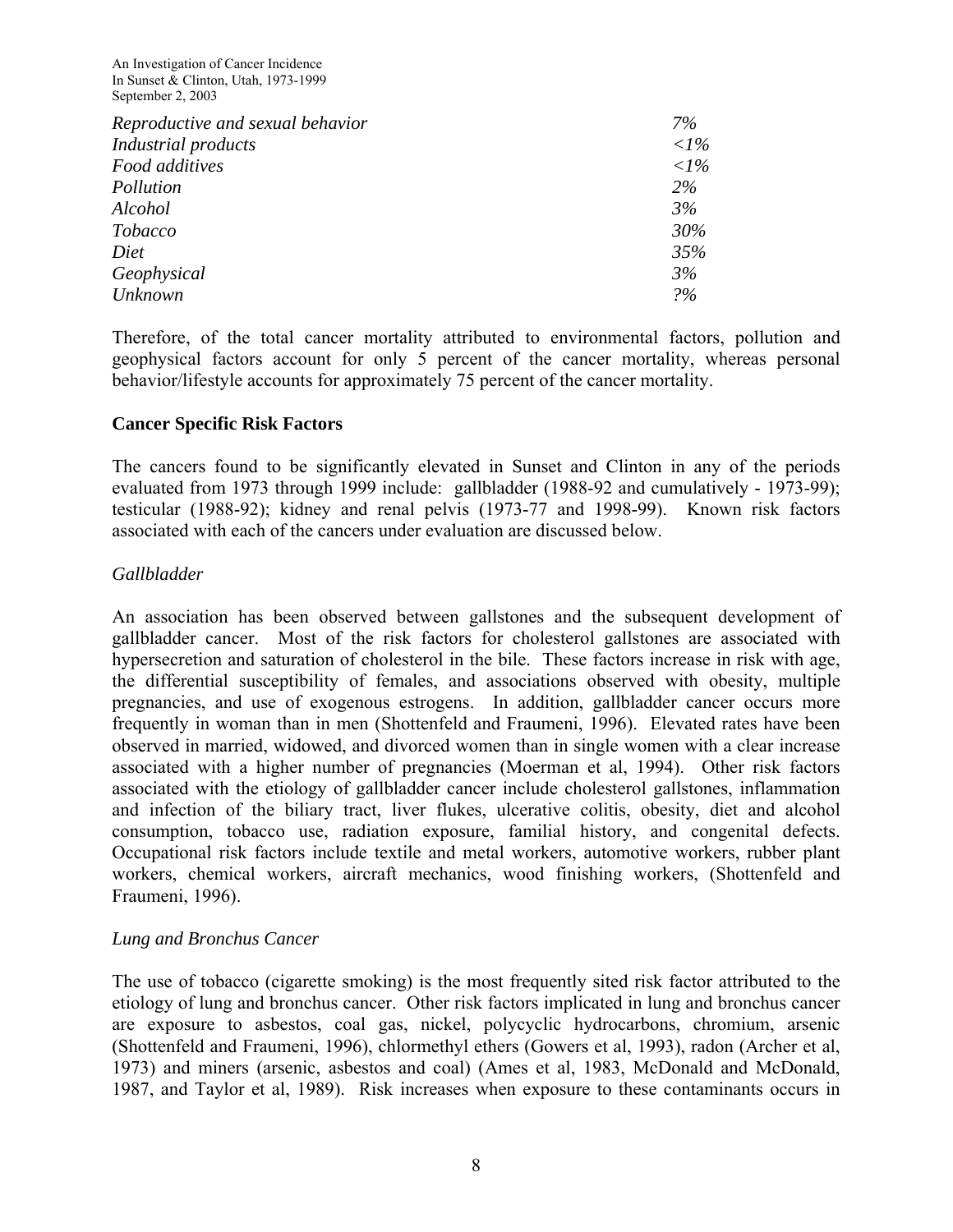conjunction with cigarette smoking (ACS, 1992). Tuberculosis has also been identified as a risk factor for lung and bronchus cancer (Zheng et al, 1987). Currently more than two percent of the population in Utah will be affected with lung and bronchus cancer in their lifetime (UCR, 1996). As of 1995, smoking rates for Utah are at approximately 13 percent (BRFSS, 1995).

# *Cancer of the Cervix Uteri*

Cancer of the cervix uteri is the second most common cancer among women and has recently started to increase among young white women. The increases observed in cancer of the cervix uteri have been due in part to the discovery of the etiologic role attributed to the human papillomavirus (HPV). The risk factors include the HPV type and intensity of infection, variability in the host immunologic response, co-infection with other viral or bacterial agents, parity, cigarette smoking, oral contraceptives use, sexual activity, and diet (Shottenfeld and Fraumeni, 1996).

### *Testicular*

Testicular cancer is relatively uncommon in the United States. It is more commonly diagnosed in ages 20 – 44 years of age. Testicular cancer accounts for only one percent of all cancers in men (Shottenfeld and Fraumeni, 1996). Risk factors include cryptorchidism (undescended testicles), family history, occupational exposures, HIV infection, and belonging to the white male race. About 14% of cases of testicle cancer occur in men with a history of cryptorchidism, but up to 25% of cases occur in the normally descended testicle. Men with Klinefelter's syndrome (a sex chromosome disorder that may be characterized by low levels of male hormones, sterility, breast enlargement, and small testes) are at greater risk of developing testicular cancer (National Cancer Institute, 2001). Occupational risks include workers exposed to metals, metal dust, and cutting oils, miners, oil and gas worker, leather workers, food and beverage processing workers, janitors, and utility workers (Shottenfeld and Fraumeni, 1996)

# *Kidney and Renal Pelvis*

In the United States, two percent of new cancers are from malignant tumors of the kidney, more in men (60%) than in women (40%). Since the 1970's, incidence rates for this type of cancer have been increasing. The five-year relative survival rate for patients with kidney and renal pelvis cancer is about 50 to 65 percent. Cigarette smoking is causally linked to this type of cancer, even more so with cancer of the renal pelvis. Smoking accounts for a large percentage of these cancers in both men and women. The best way to prevent a majority of these cancers is to avoid tobacco use. Abuse of prescription analgesics is another risk factor and has been causally linked to this type of cancer. The regular use of prescription diuretics may increase risk. Consistently, obesity has been found to be a risk factor for renal cell cancer. Coffee, tea, alcoholic drinks, and possibly increased meat consumption, are important risk factors. In some studies, asbestos-exposed workers and coke-oven workers in steel plants have an elevated risk of dying from kidney cancer (McLaughlin 2003).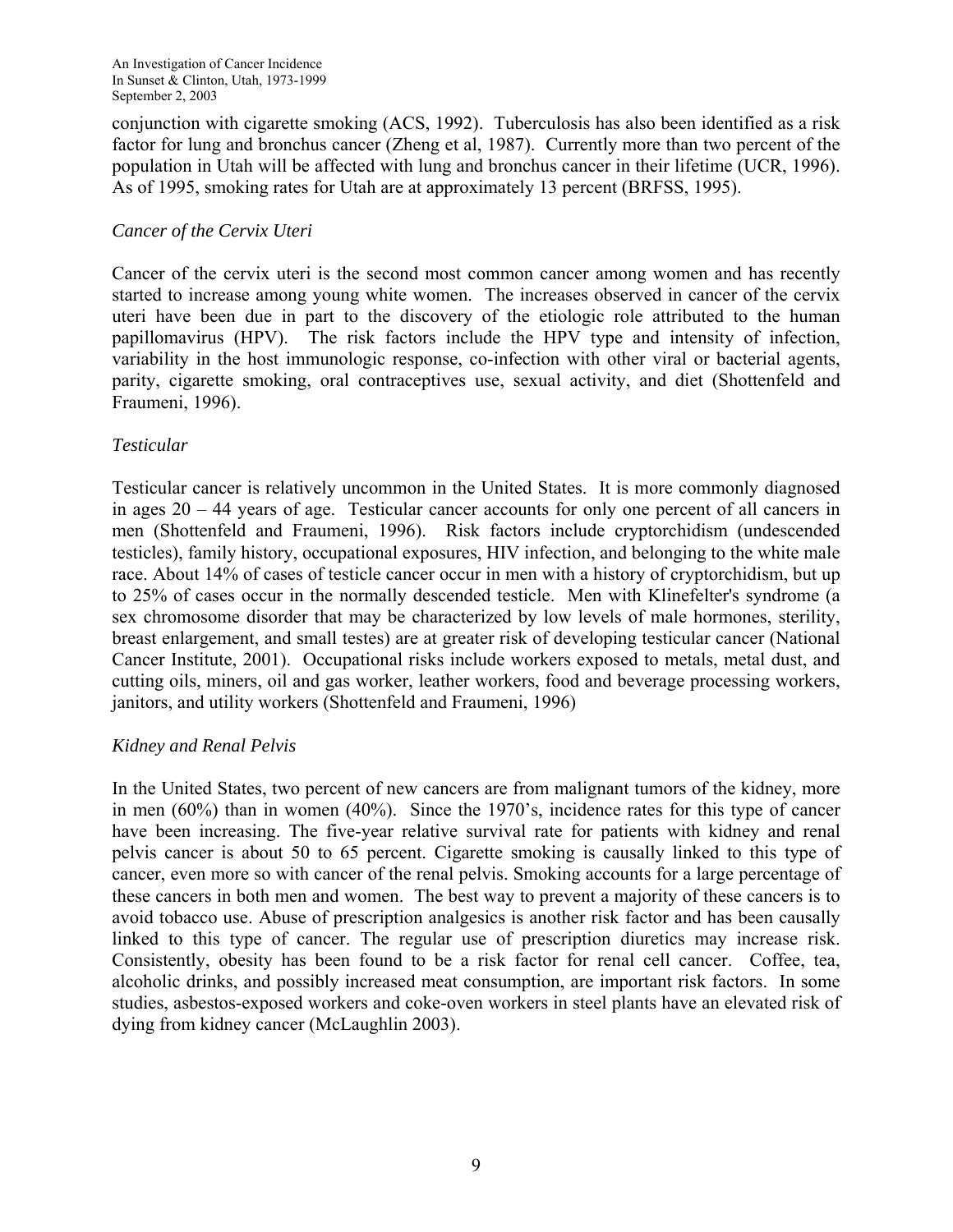### *Brain Cancer*

In the United States 17,000 new primary cancers of the nervous system are diagnosed each year. These are among the most (rapidly) fatal of all cancers and only about half (52%) of patients are still alive one year after diagnosis. Brain cancer is the tenth most common type of death from cancer. The etiology of the majority of nervous system tumors remains unknown. Environmental agents, such as ionizing radiation, have been clearly implicated in the etiology of brain tumors. Other physical, chemical, and infectious agents suspected of being risk factors have not yet been established as etiologically relevant. Factors associated/suspected in the etiology of childhood and adult brain cancer include n-nitroso compounds, exposure to low frequency electromagnetic fields, pesticides, insecticides, radiation exposure, infections, alcohol consumption, lead, hair dye and spray, barbiturates, chemotherapy (in-utero), medications, familial history, and race (Shottenfeld and Fraumeni, 1996). Rates in Utah have been slightly lower than the national rates until recently when the Utah rate slightly exceeded the national rate (UCR, 1996).

### *Non-Hodgkin's Lymphoma*

In the United States, non-Hodgkin's lymphoma accounts for approximately three percent of the new cancer cases and has an annual incidence rate of ten per 100,000 persons per year. The incidence rate is 50 percent higher in males than in females, and is much higher in persons 50 years and older. Risk factors involved in the etiology of non-Hodgkin's lymphoma include hydantoin therapy, immune suppression, and therapeutic irradiation (Kipen, 1994). Occupations that have been reported as risk factors for non-Hodgkin's lymphoma include rubber workers, veterinarians, uranium miners, asbestos exposed workers, lumberjacks, metal workers, female textile workers, chemist, and farmers (Kipen, 1994). Chemicals that have a reported association with the etiology of non-Hodgkin's lymphoma include benzene, butadiene, ethylene oxide, nonionizing radiation, solvents, and asbestos (Kipen, 1994).

# *Thyroid Cancer*

Thyroid cancer is uncommon accounting for only one percent of all cancers in the United States (NCI, 1997). This type of cancer occurs more often in women than in men and is most often found in young adults and teenagers. In women, the peak occurrence of thyroid cancer is during their reproductive years. Estrogen receptor immunoreactivity has been positively correlated with the degree of differentiation in thyroid cancer (Takeichi et al, 1991). Radiation exposure is the only known etiologic factor strongly associated with an increased risk of thyroid cancer. External beam radiation treatment for medical therapy, acute gamma ray exposure from environmental sources (nuclear weapons, nuclear power plant accidents), and ingestion of shortlived radioactive iodine isotopes are the primary sources of radiation exposure, which increase the risk of benign and malignant thyroid cancer. Prescription drugs such as pentobarbital, meclizine, diphenoxylate, dicyclomine, griseofulvin, bisacodly, and senna have been etiologically associated with thyroid cancer (Shottenfeld and Fraumeni, 1996). Familial history has also been associated with the etiology of thyroid cancer.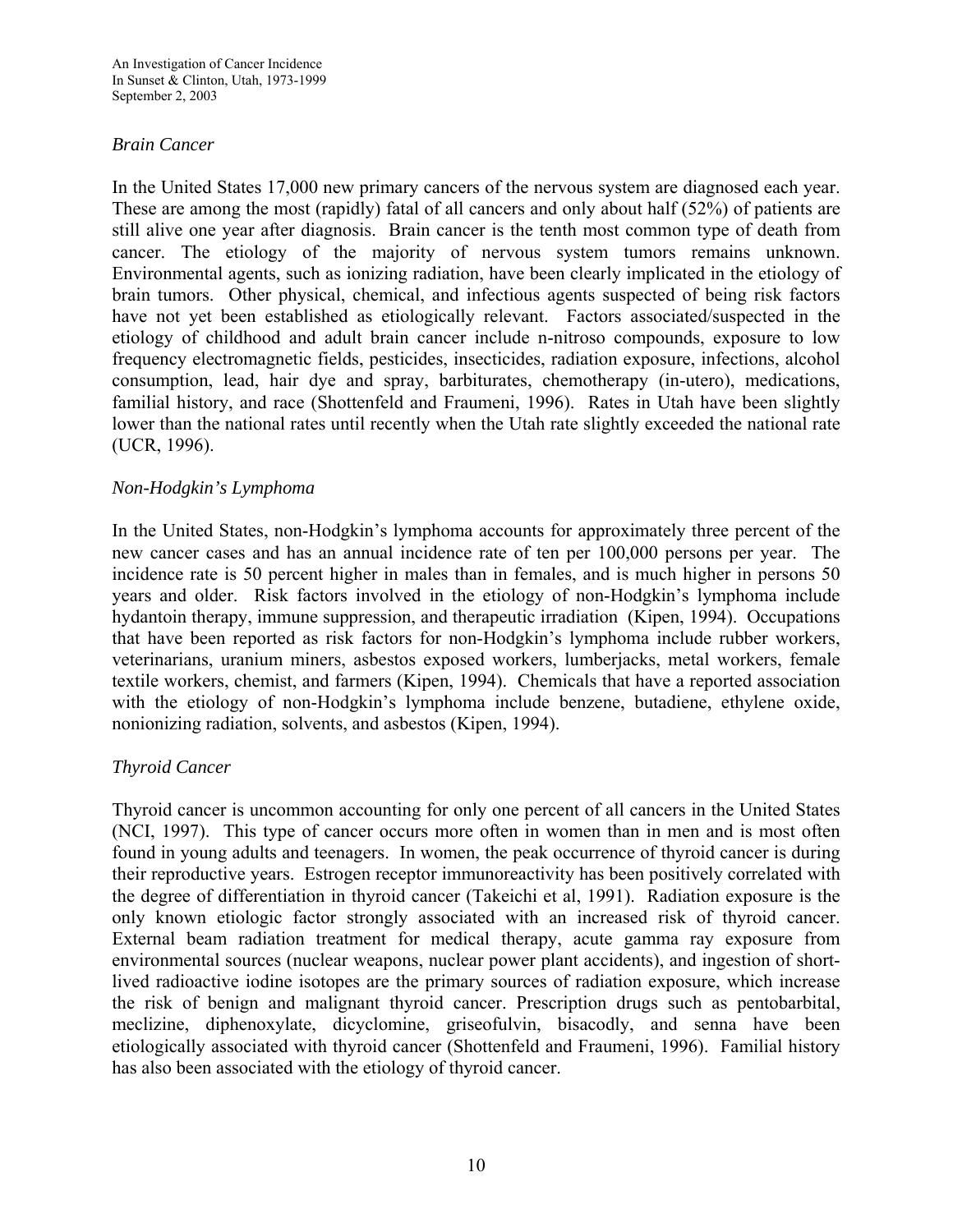#### **CONTAMINANTS OF CONCERN**

Groundwater contamination originating from Hill AFB includes trichloroethylene, tetrachloroethylene, carbon tetrachloride, and perchlorate. The health effects associated with exposure to these chemicals are included in the following paragraphs.

#### *Trichloroethylene*

Trichloroethylene is a colorless liquid that is used for cleaning metal parts. It was commonly used as a degreasing solvent at Hill AFB until the mid 1970s. Trichloroethylene is the most common groundwater contaminant at Hill AFB. Trichloroethylene is suspected of causing cancer in animals, but its effect on humans is not clear. Several studies with mice and rats have suggested that high levels of trichloroethylene may cause liver or lung cancer. Some studies of people exposed over long periods to high levels of trichloroethylene in drinking water or in workplace air have found evidence of increased cancer. However, these results are inconclusive because the cancer could have been caused by other chemicals (ATSDR, 1997). An occupational study found no excess of any cancer among workers exposed to trichloroethylene (Blair et al, 1998).

The International Agency for Research on Cancer (IARC) has concluded that there is limited evidence for the carcinogenicity of Trichloroethylene in humans. IARC has also concluded that there is sufficient evidence that trichloroethylene is carcinogenic in experimental animals. Three well designed studies of people with occupational exposure to trichloroethylene showed higher levels of liver and biliary tracts cancers and non-Hodgkin's lymphoma. Many other studies were either negative or had significant limitations, including small sample size, limited exposure data and exposure to other chemicals (CCOHS, 1998a).

#### *Tetrachloroethylene*

Tetrachloroethylene (also known as perchloroethylene) is a chemical used for dry cleaning and metal degreasing. Tetrachloroethylene was used at Hill AFB in very limited quantities. It is suspected of causing cancer in humans. Several human population studies have shown more esophageal cancer, non-Hodgkin's lymphoma and cervical cancer in people occupationally exposed to tetrachloroethylene. The International Agency for Research on Cancer has concluded that there is limited evidence for the carcinogenicity of tetrachloroethylene in humans. There is sufficient evidence for carcinogenicity in animals (CCOHS, 1998b).

The Department of Health and Human Services had determined that tetrachloroethylene may reasonably be anticipated to be a carcinogen. Tetrachloroethylene has been shown to cause liver tumors in mice and kidney tumors in rats (ATSDR, 1997).

# *Carbon Tetrachloride*

Carbon tetrachloride is a chemical used in aerosols and refrigerants. It was also used as a degreasing solvent in industrial and dry cleaning operations. Direct exposure to high levels of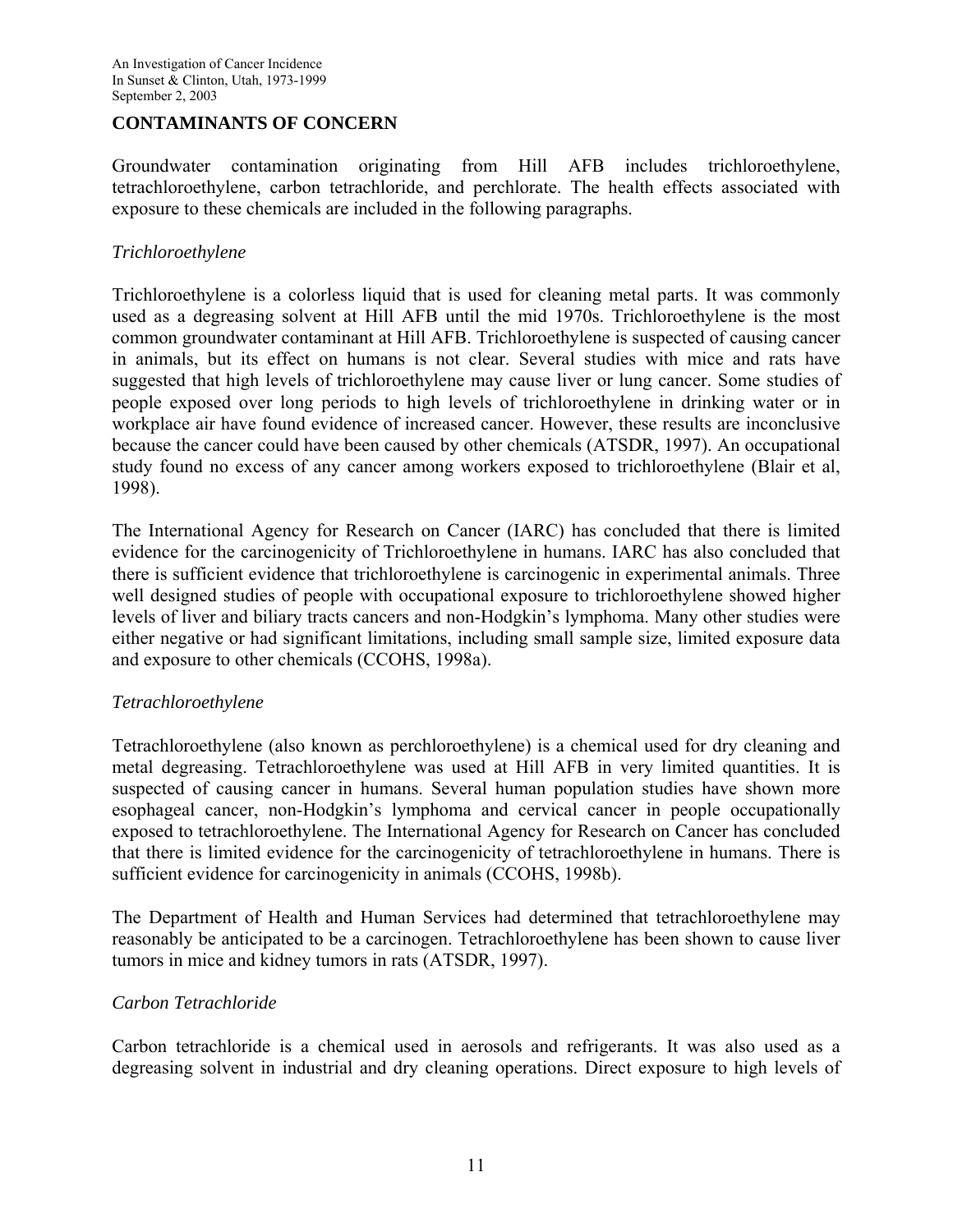this chemical may cause cancer and can damage the liver, kidneys, and nervous system. The effects of long-term exposure to low levels of the chemical are unknown.

The Department of Health and Human Services has determined that carbon tetrachloride may reasonably be anticipated to be a carcinogen. Animals that ingested carbon tetrachloride over a long time developed liver cancer. It is not known whether breathing carbon tetrachloride causes cancer in animals or if breathing or ingesting it will cause cancer in people (ATSDR, 1995).

#### *Perchlorate*

Perchlorate is an oxygen-adding component in solid fuel propellant for rockets. The currently available database on the health effects and toxicology of perchlorate or its salts is very limited. The majority of human data are clinical reports of patients treated with potassium perchlorate for hyperthyroidism resulting from an autoimmune condition known as Grave's disease. The concerns surrounding perchlorate contamination involves its ability to affect the thyroid gland, which can affect metabolism, growth, and development (EPA, 2001).

# **LIMITATIONS OF INVESTIGATION**

Factors that must be considered in the development of etiology of most cancers, but could not be evaluated in this investigation, include latency period, population migration, personal habits, diet, and familial history of cancer. The latency period or induction period for most adult cancers range from 10 to 30 years after initial exposure to a carcinogen. Therefore, ascertaining the place and time of exposure to a carcinogen is difficult. Migration of people into and out of the communities of Sunset and Clinton present a problematic issue relative to exposure and latency. Humans live and work in many environments and are exposed to complex mixtures of toxic pollutants at home and at work. Information was not available for individual occupational exposures and lifestyle factors such as smoking and alcohol consumption.

# **CONCLUSION**

The purpose of this investigation was to examine the issue of whether an excess of cancer is present in the communities of Sunset and Clinton and the possible association of any excess cancer(s) to a contaminated groundwater plume originating from Hill Air Force Base.

The results of this investigation found no evidence or an association with the cancers (gallbladder, testicular, and kidney and renal pelvis) that were significantly elevated and the contaminants of interest (trichloroethylene, tetrachloroethylene, carbon tetrachloride, and perchlorate). In addition, this investigation found no evidence suggesting that cancer (of any type) was significantly increasing in the communities of Sunset and Clinton during the periods evaluated as compared to the remainder of Utah. The cause of the significantly elevated cancers could not be determined by this investigation.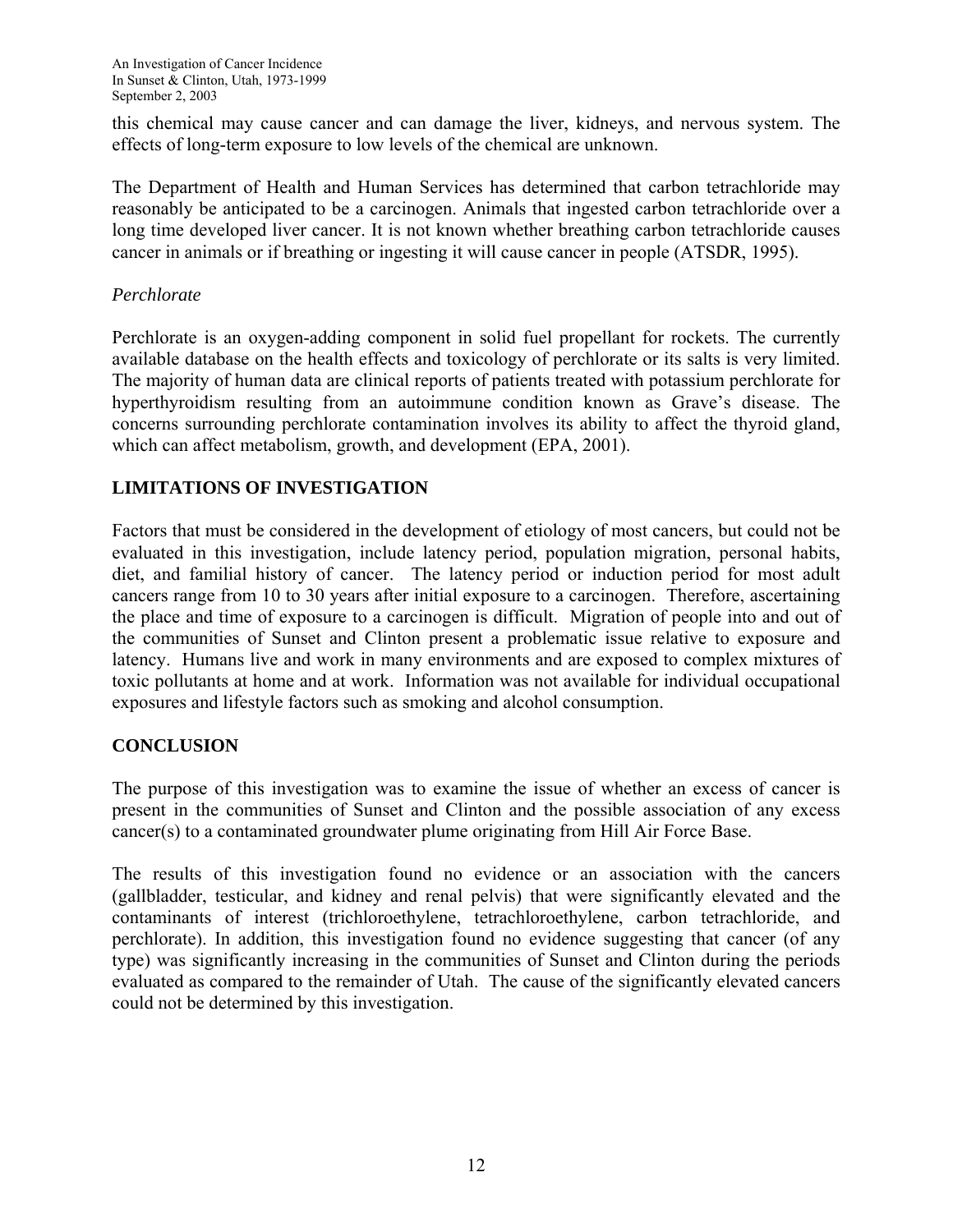#### **REFERENCES**

- Aldrich, Tim, and Griffith, Jack (1993). Environmental Epidemiology and Risk Assessment. Van Nostrand Reinhold, New York, NY. Pp. 27-60.
- Ames R. G., and Gamble, J. F. (1983). Lung Cancer, Stomach Cancer, and Smoking Status among Coal Miners. A Preliminary Test of a Hypothesis. *Scandinavian Journal of Work Environmental Health*, 5:443-448.
- Archer, V.E., Wagoner, J.K., and Lunden, F.E. (1973). Lung Cancer among Uranium Miners in the United States. Health Phys., 25:351-371.
- ACS, American Cancer Society (1992). Facts on Lung Cancer.
- American Cancer Society (1998). "What is Cancer." http://www.cancer.org/bottomsearch.html.
- American Cancer Society (2000). "What Are the Risk Factors That Can Lead to Cancer?" http://www3.cancer.org/cancerinfo.html
- American Cancer Society (2000). "Testicular Cancer: Prevention and Risk." http://www3.cancer.org/cancerinfo.html
- ATSDR, Agency for Toxic Substances and Disease Registry (1993). Cluster 3:1 Software System for Epidemiologic Analysis. U.S. Department of Health & Human Services, Atlanta, Georgia.
- ATSDR, Agency for Toxic Substances and Disease Registry (1997). "Carbon Tetrachloride."
- ATSDR, Agency for Toxic Substances and Disease Registry (1997). "Trichloroethylene."
- ATSDR, Agency for Toxic Substances and Disease Registry (1997). "Tetrachloroethylene."
- Blair, Aaron, et al (1998). Mortality and Cancer Incidence of Aircraft Maintenance Workers Exposed to Trichloroethylene and Other Organic Solvents and Chemicals: Extended Follow Up. Occupational and Environmental Medicine, 55:161-171.
- BRFSS, Behavioral Risk Factor Surveillance System (1995). Utah Department of Health, Salt Lake City, Utah.
- CCOHS, Canadian Centre for Occupational Health and Safety (1998a). "Health Effects of Trichloroethylene." http://www.ccohs.ca/oshanswers/chemicals/chem\_profiles/ trichloroethylene/effects\_trichloro.html
- CCOHS, Canadian Centre for Occupational Health and Safety (1998b). "Health Effects of Tetrachloroethylene." http://www.ccohs.ca/oshanswers/chemicals/chem\_profiles/ tetrachloroethylene/health\_tetra.html
- CDC, Centers for Disease Control (1998). Age Standardization of Death Rates: Implementation of the Year 2000 Standard. National Vital Statistics Reports, Vol. 47 (No. 3):1-16.
- EPA, Environmental Protection Agency (2001). "Perchlorate." http://www.epa.gov/safewater/ccl/perchlor/perchlo.html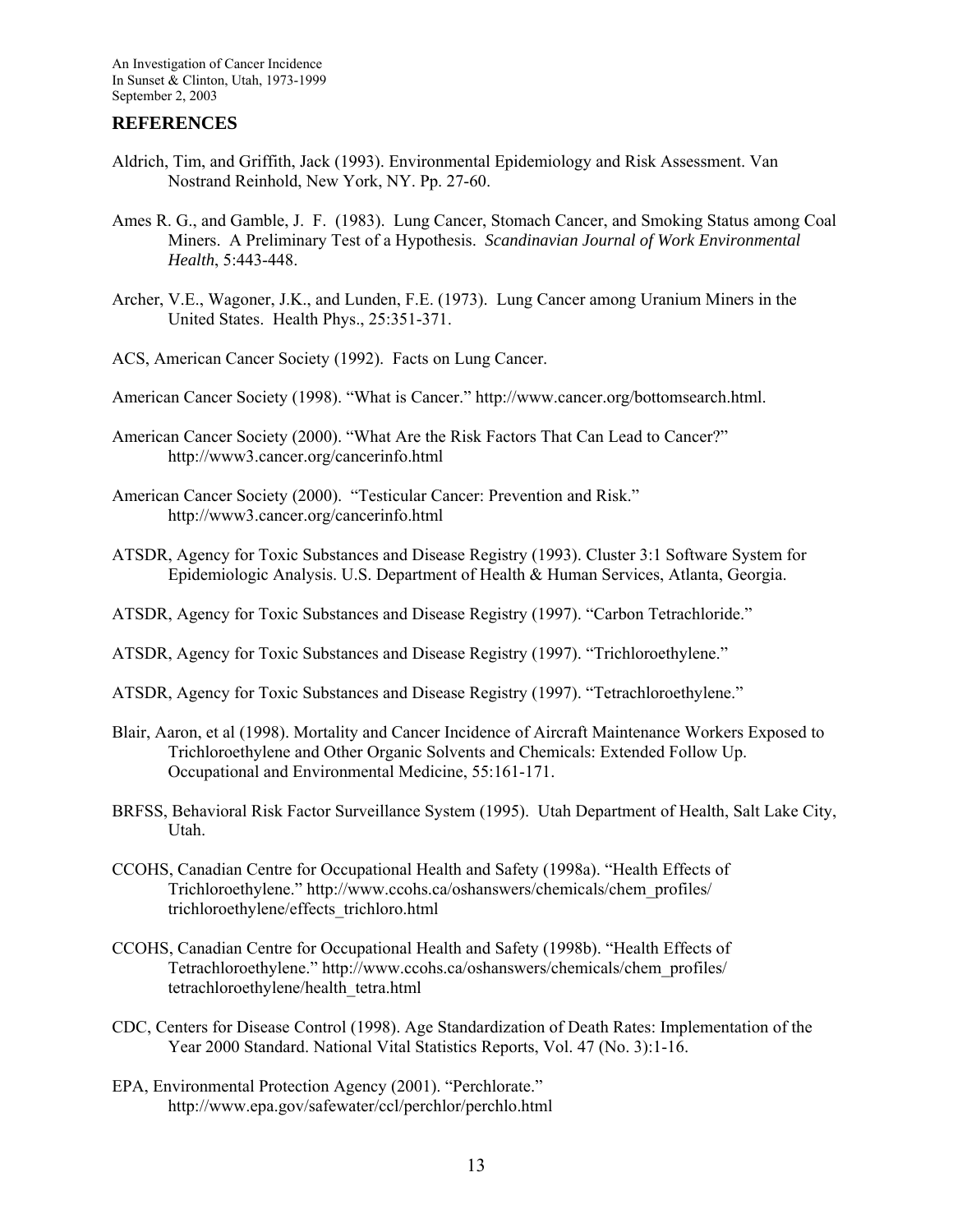- Frumkin, H., Kantrowitz, W. (1987). Cancer Clusters in the Workplace: An Approach to Investigation*. Journal of Occupational Medicine*, Vol. 29 (No. 12):949-952.
- Gowers, D.S., Defonso L.R., Schaffer P., et al, (1993). Incidence of Respiratory Cancer Among Workers Exposed to Chloromethyl-Ethers. *American Journal of Epidemiology*, 137:31-42.
- Hill AFB, Hill Air Force Base (2001) Infofair Information Packet: 10 January 2001, Sunset Junior High School.
- Kipen, H., and Wartenberg, D. (1994). Lymphohematopoietic Malignancies. Textbook of Clinical Occupational and Environmental Medicine, 21:555-564.
- Klaassen, C.D. (1996). Casarett and Doull's Toxicology: The Basic Science of Poisons, Fifth Edition. The McGraw-Hill Companies, Inc. New York, 8:201-260.
- McDonald, J. C., and McDonald A. D. (1987). Epidemiology of Asbestos Related Lung Cancer. Orlando: Grune & Stranton, pp. 57-79.
- McLaughlin, J. (2003). Risk Factors: Kidney. National Cancer Institute http://seer.cancer.gov/publications/raterisk/risks145.html
- MMWR, Morbidity and Mortality Weekly Report (1990). Guidelines for Investigating Clusters of Health Events. U.S. Department of Health and Human Services, Vol.39/No. RR-11
- Moerman, C.J., Berns (MPH), Bueno de Mesquita, H. B., and Runia, S. (1994). Reproductive History of the Biliary Tract in Women. *International Journal of Cancer*, 57:146-153.
- NCI, National Cancer Institute, (1997). Background Information on Thyroid Cancer and Radiation Risk. Office of Cancer Communications, Bethesda, Maryland.
- Takeichi N., Ito H., and Haruta R. (1991). Relationship Between Estrogen Receptor and Malignancy of Thyroid Cancer. *Japan Journal of Cancer Research*, 82:19-22.
- Taylor, P. R., Qiao Y. L., Schatzkin A., et al. (1989). Relation of Arsenic Exposure to Lung Cancer Among Tin Miners Yunnan Province, China. *British Journal of Industrial Medicine*, 46:881-886.
- UCR, Utah Cancer Registry (1996). Cancers in Utah. Salt Lake City, UT.
- Zheng W., Blot W. J., Liao, M. L., et al, (1987). Lung Cancer and Prior Tuberculosis in Shanghai. *British Journal of Cancers*, 56:501-504.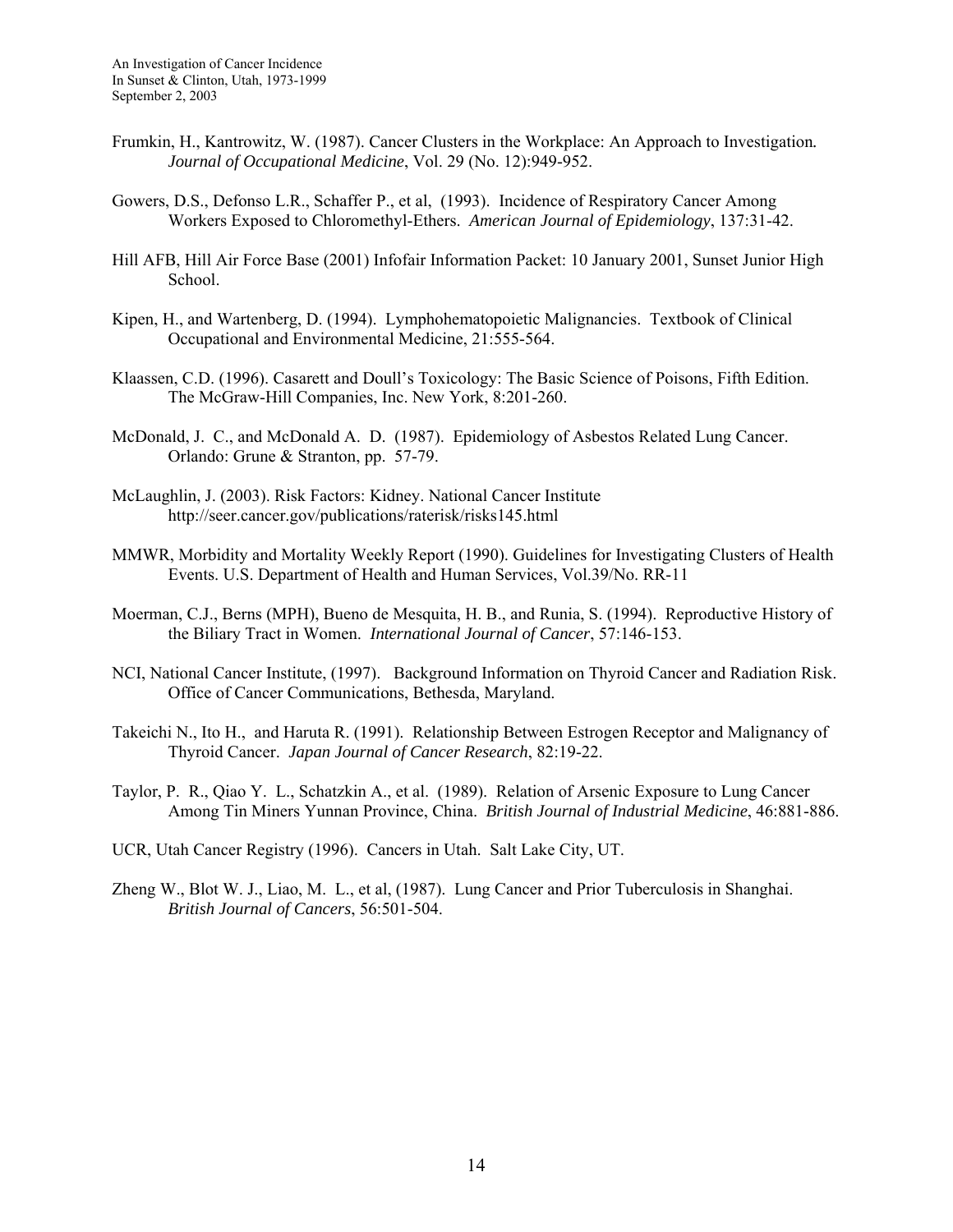An Investigation of Cancer Incidence In Sunset & Clinton, Utah, 1973-1999 September 2, 2003

**APPENDIX A Map of Study Population Location** 

Figure 1: Map presents the location of Sunset and Clinton in relation to Hill Air Force Base, Davis County, Utah.

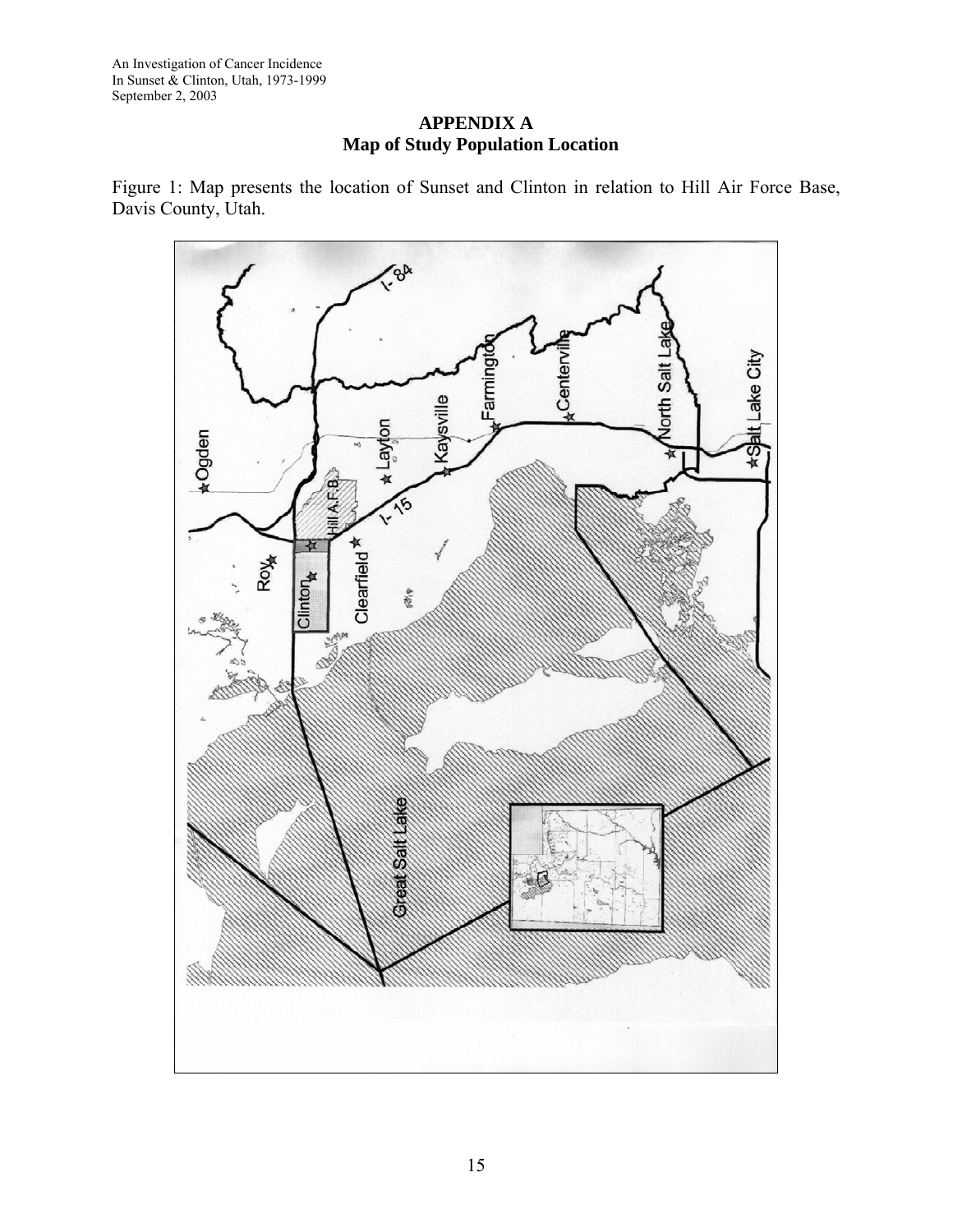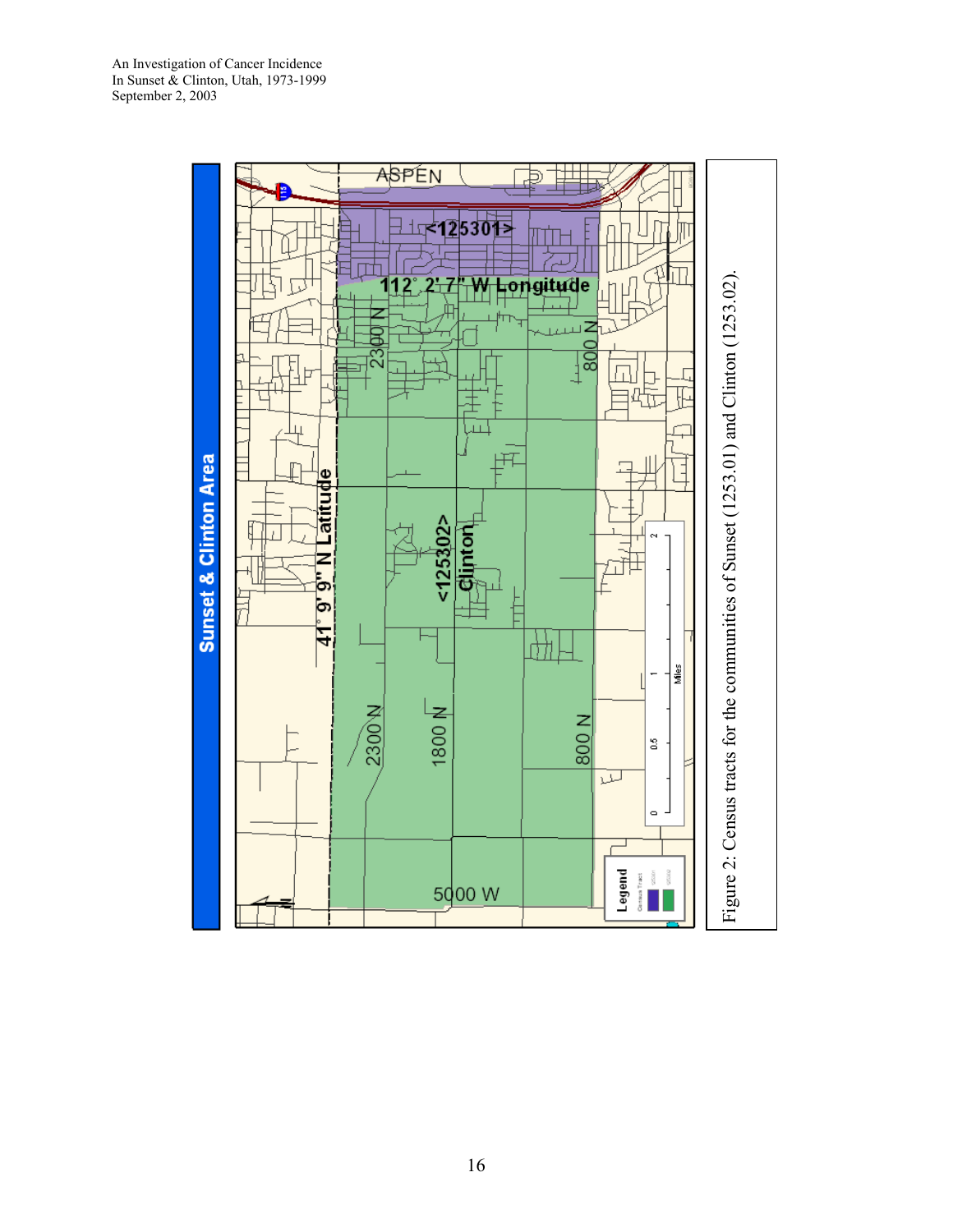### **APPENDIX B Population Estimates**

The intercensal population estimates for the combined communities of Sunset and Clinton are presented for the years 1970 through 1999.

# **Population and Intercensal Estimates**

Based on linear regression with 1970, 1980, and 1990 Sunset (1253.01) and Clinton (1253.02) U.S. Census data.

|      | <b>Total</b> | <b>Male</b> | Female |
|------|--------------|-------------|--------|
| 1970 | 8077         | 4020        | 4057   |
| 1971 | 8420         |             | 4224   |
|      |              | 4196        |        |
| 1972 | 8764         | 4373        | 4391   |
| 1973 | 9107         | 4549        | 4558   |
| 1974 | 9450         | 4726        | 4725   |
| 1975 | 9794         | 4902        | 4892   |
| 1976 | 10137        | 5078        | 5058   |
| 1977 | 10480        | 5255        | 5225   |
| 1978 | 10823        | 5431        | 5392   |
| 1979 | 1167         | 5608        | 5559   |
| 1980 | 11510        | 5784        | 5726   |
| 1981 | 11711        | 5880        | 5831   |
| 1982 | 11913        | 5976        | 5936   |
| 1983 | 12114        | 6073        | 6041   |
| 1984 | 12315        | 6169        | 6146   |
| 1985 | 12517        | 6265        | 6252   |
| 1986 | 12718        | 6361        | 6357   |
| 1987 | 12919        | 6457        | 6462   |
| 1988 | 13120        | 6554        | 6567   |
| 1989 | 13322        | 6650        | 6672   |
| 1990 | 13523        | 6746        | 6777   |
| 1991 | 13724        | 6842        | 6882   |
| 1992 | 13926        | 6938        | 6987   |
| 1993 | 14127        | 7035        | 7092   |
| 1994 | 14328        | 7131        | 7197   |
| 1995 | 14530        | 7227        | 7303   |
| 1996 | 14731        | 7323        | 7408   |
| 1997 | 14932        | 7419        | 7513   |
| 1998 | 15133        | 7516        | 7618   |
| 1999 | 15335        | 7612        | 7723   |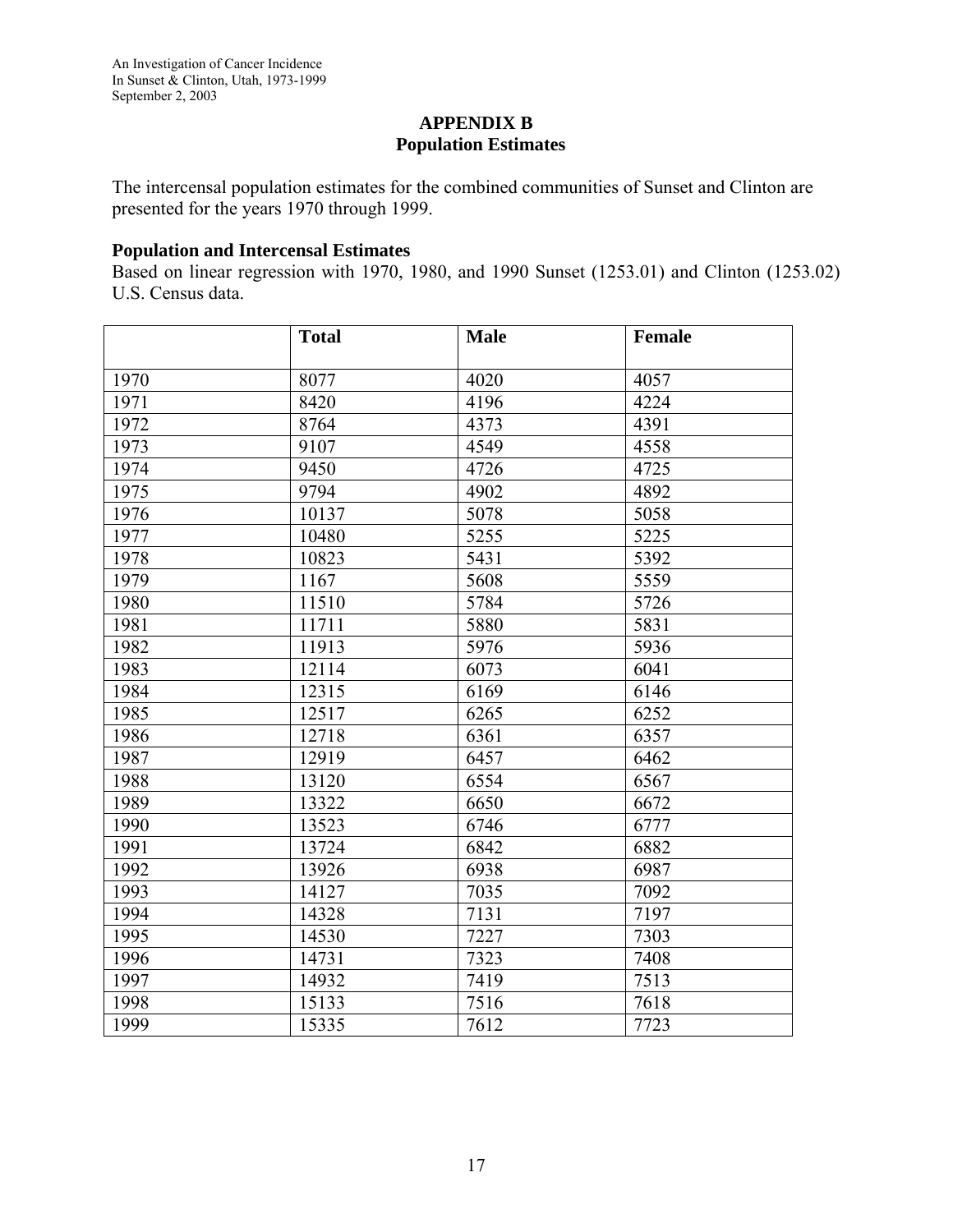An Investigation of Cancer Incidence In Sunset & Clinton, Utah, 1973-1999 September 2, 2003

### **APPENDIX C Statistical Calculations**

#### *Age-Adjustment Method (Standardized Morbidity Ratios)*

Standardized morbidity ratios (SMR) were calculated using a statistical method applicable to both the direct and indirect age-adjustment or standardization methods. This method uses the age distribution of each population group and the age-specific rates for the standard population (state of Utah) to calculate the expected number of cancer cases if the rates of disease were constant as in the standard population. The observed number of incidences is then compared (divided) with the expected number of incidences in the study population of Sunset  $\&$  Clinton (census tracts 1253.01 & 1253.02) and a ratio is derived, referred to as the SMR. The formula for this ratio =  $\Sigma p_{ia}n_{ia}/\Sigma p_{is}n_{ia}$ 

- Where:  $a = \text{area chosen as the study area (Sunset & Clinton)}$ s = area chosen as a reference standard (state of Utah)  $n_{ia}$  = number of individuals in ith class of study area (Sunset & Clinton)  $n_{is}$  = number of individuals in ith class of standard area (state of Utah)  $x<sub>ia</sub>$  = number of cases in ith age class of area a (similarly for s)  $p_{ia} = x_{ia}/n_{ia} =$  incidence rate in ith age class of area a (similarly for s)
- (Harold A. Kahn and Christopher T. Sempos, "Statistical Methods in Epidemiology", Oxford University Press, 1989, pp 85-136.)

The confidence interval for the SMR is the range of values for a calculated SMR with a specified probability (95%) of including the true SMR value:

$$
\frac{\left[\sqrt{n} \pm (1.96 \text{ X} 0.5)\right]^2}{x}
$$

Where  $n$  is the Number of Observed. *x* is the Number of Expected.

(Frumkin, H., Kantrowitz, W. (1987) Cancer Clusters in the Workplace: An Approach to Investigation. *Journal of Occupational Medicine,* Vol. 29 (No. 12):949-952.)

The confidence interval is used as a surrogate test of statistical significance (p-value). Both the p-value function and the spread of the function can be determined from the confidence interval. The difference between the observed versus the expected is considered significant if the confidence interval for the SMR does not include one (1.0) and if the SMR is greater than one  $(1.0).$ 

(Rothman, K.J. (2002) Epidemiology: An Introduction, Oxford University Press, New York, NY)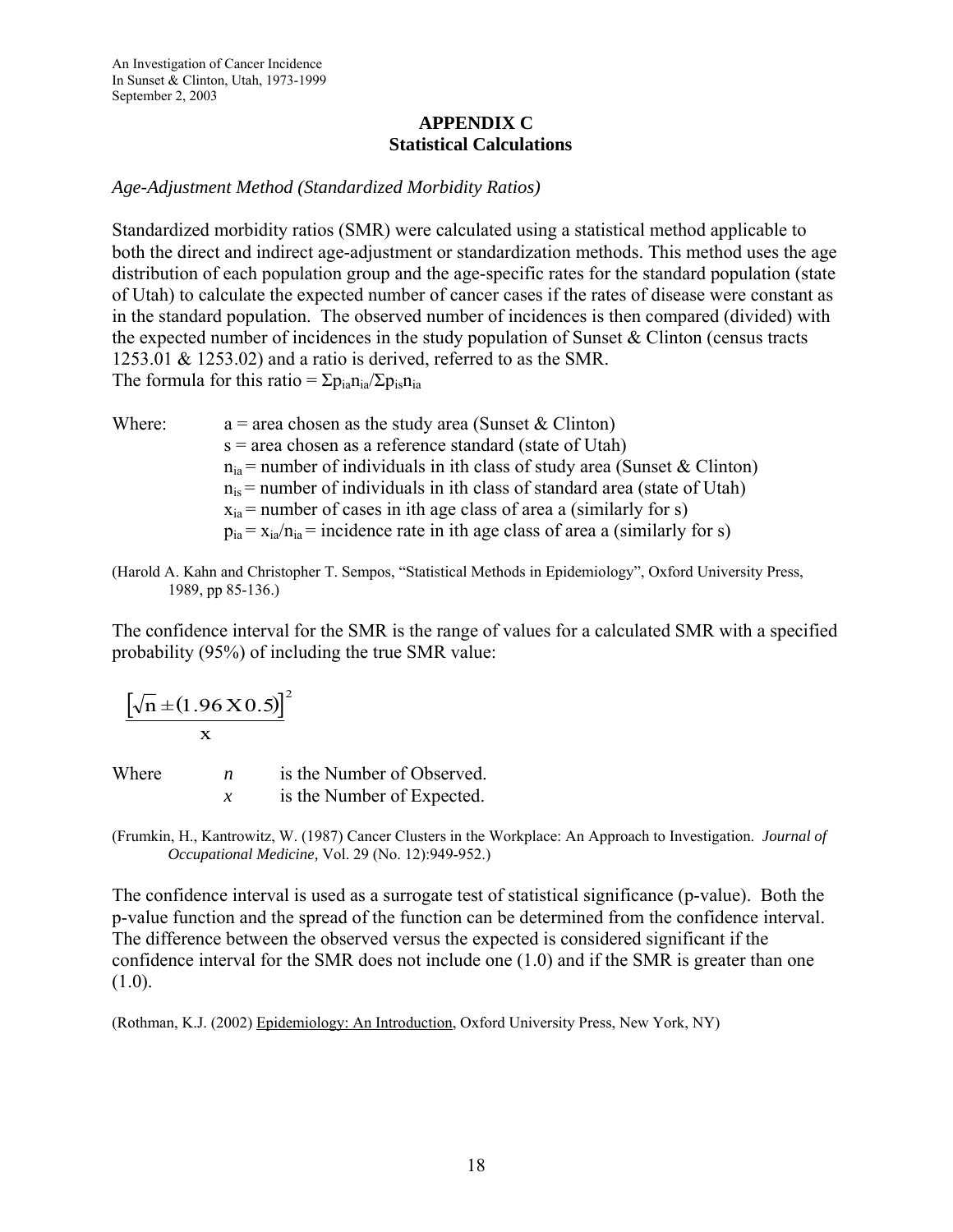An Investigation of Cancer Incidence In Sunset & Clinton, Utah, 1973-1999 September 2, 2003

### **APPENDIX D Tables**

 The tables presented include the age-adjusted Standardized Morbidity Ratios (SMR) and confidence limits for significantly elevated cancers and cancers relating to the contaminants of interest in the Sunset and Clinton community. The state of Utah was used as the comparison population for the standardization of the data and the calculations of the SMR and the expected number of cancer cases for each time period.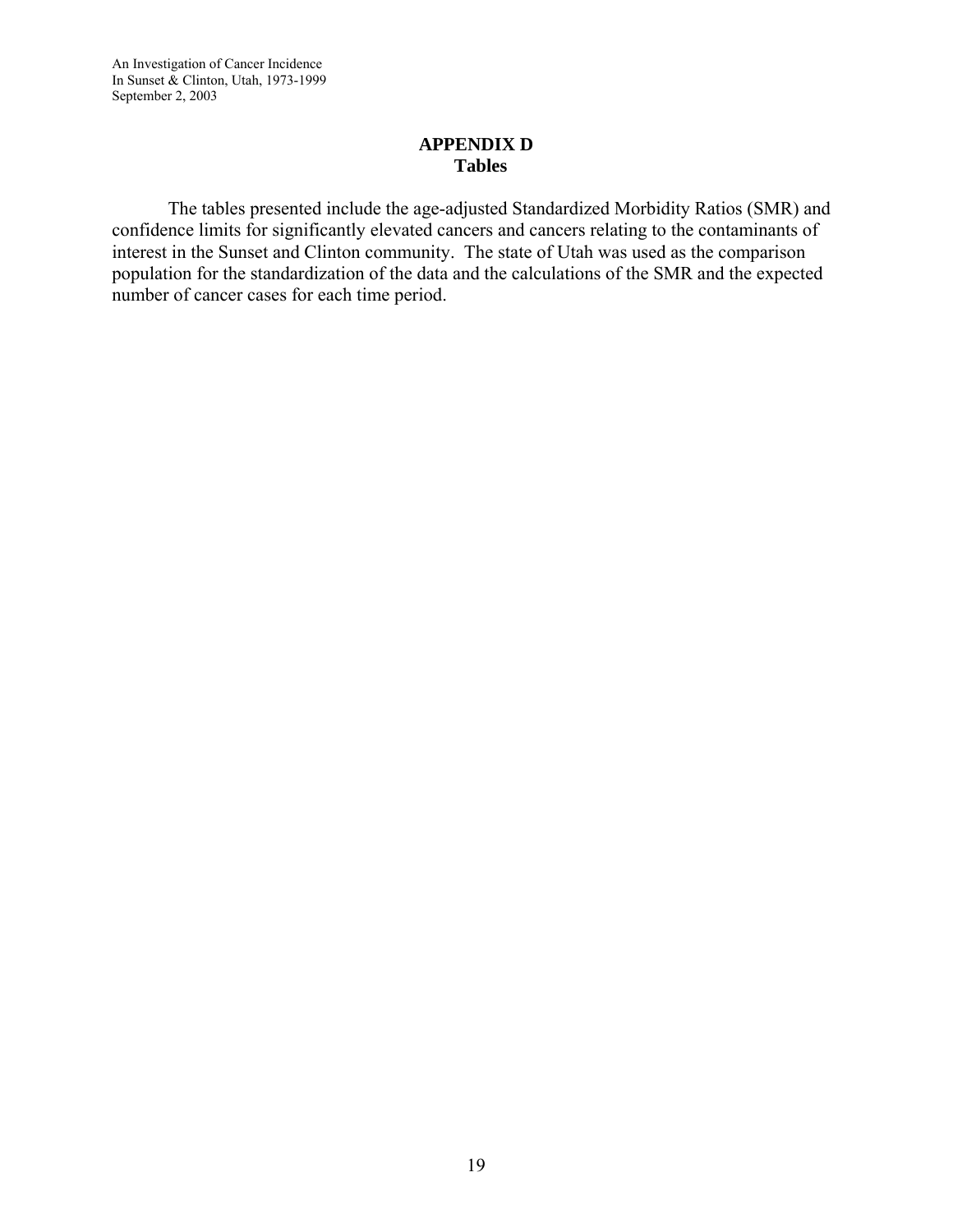| <i>Table 1.</i> Individual periods and cumulative results of cancer cases from All Sites for the communities of |  |
|-----------------------------------------------------------------------------------------------------------------|--|
| Sunset and Clinton, Davis County, Utah.                                                                         |  |

| Time Periods                  | 1973-77       | 1978-82      | 1983-87       | 1988-92 | 1993-97                 | 1998-99       | All Years     |
|-------------------------------|---------------|--------------|---------------|---------|-------------------------|---------------|---------------|
| Observed Cases in Sunset &    |               |              |               |         |                         |               |               |
| Clinton                       | 66            | 66           | 115           | 148     | 176                     | 78            | 649           |
| Expected Cases in Sunset $\&$ |               |              |               |         |                         |               |               |
| Clinton                       | 65.36         | 84.76        | 109.26        | 149.59  | 185.83                  | 86.32         | 670.91        |
| Standardized Morbidity Ratio  |               |              |               |         |                         |               |               |
| (Observed/Expected)           | 1.01          | 0.78         | 1.05          | 0.99    | 0.95                    | 0.90          | 0.97          |
| 95% Confidence Interval       | $0.78 - 1.27$ | $0.6 - 0.98$ | $0.87 - 1.25$ |         | $0.84 - 1.16$ 0.81-1.09 | $0.71 - 1.12$ | $0.89 - 1.04$ |

Data Source: Utah Cancer Registry, 1999.

*Table 2*. Individual periods and cumulative results of gallbladder cancer cases for the communities of Sunset and Clinton, Davis County, Utah.

| Time Periods                        | 1973-77        | 1978-82   | 1983-87  | 1988-92                                                    | 1993-97  | 1998-99 | All Years    |
|-------------------------------------|----------------|-----------|----------|------------------------------------------------------------|----------|---------|--------------|
| Observed Cases in Sunset & Clinton  | $\lt$ 3        | $\leq$ 3  | $\leq$ 3 |                                                            | $\leq$ 3 | $\lt$ 3 |              |
| Expected Cases in Sunset & Clinton  | 0.23           | 0.26      | 0.24     | 0.38                                                       | 0.49     | 0.14    | 1.73         |
| <b>Standardized Morbidity Ratio</b> |                |           |          |                                                            |          |         |              |
| (Observed/Expected)                 | 8.86           | 3.78      | 0.00     | $*7.81$                                                    | 0.00     | 0.00    | $*3.47$      |
| 95% Confidence Interval             | $0.84 - 25.41$ | $0-14.81$ |          | $(4.02 - 4.02)$ $(1.47 - 19.15)$ 1.94-1.94 $(6.67 - 6.67)$ |          |         | $1.25 - 6.8$ |

Data Source: Utah Cancer Registry, 1999.

\*Significance (Statistically significantly different from the expected number of cases.)

Observed cases are presented as < 3 when the number of cases are less than three to protect confidentiality of the cases.

*Table 3*. Individual periods and cumulative results of lung and bronchus cancer cases for the communities of Sunset and Clinton, Davis County, Utah.

| Time Periods                        | 1973-77    | 1978-82      | 1983-87      | 1988-92 | 1993-97                                                      | 1998-99 | All Years |
|-------------------------------------|------------|--------------|--------------|---------|--------------------------------------------------------------|---------|-----------|
| Observed Cases in Sunset & Clinton  | $\leq$ 3   |              | 12           | 10      | 19                                                           |         | 58        |
| Expected Cases in Sunset & Clinton  | 4.94       | 6.97         | 8.83         | 11.42   | 14.10                                                        | 6.44    | 52.51     |
| <b>Standardized Morbidity Ratio</b> |            |              |              |         |                                                              |         |           |
| (Observed/Expected)                 | 0.20       | 1.00         | 1.36         | 0.88    | 1.35                                                         | 1.40    | 1.10      |
| 95% Confidence Interval             | $0 - 0.79$ | $0.4 - 1.88$ | $0.7 - 2.24$ |         | $0.42 - 1.5$   $0.81 - 2.02$   $0.63 - 2.46$   $0.84 - 1.41$ |         |           |

Data Source: Utah Cancer Registry, 1999.

Observed cases are presented as < 3 when the number of cases are less than three to protect confidentiality of the cases.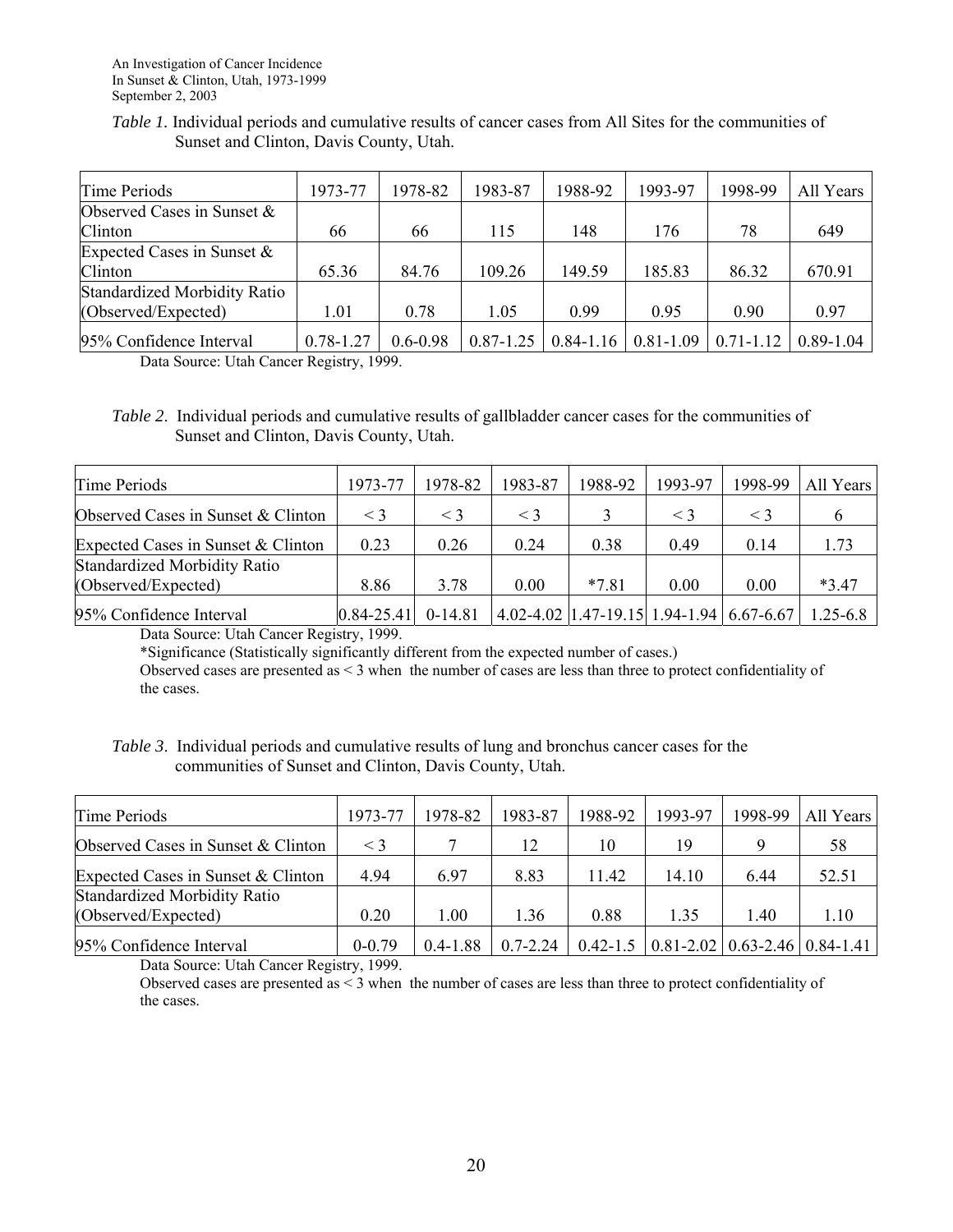#### *Table 4*. Individual periods and cumulative results of cervical cancer cases for the communities of Sunset and Clinton, Davis County, Utah.

| Time Periods                       | 1973-77       | 1978-82   | 1983-87    | 1988-92 | 1993-97                                                | 1998-99 | All Years |
|------------------------------------|---------------|-----------|------------|---------|--------------------------------------------------------|---------|-----------|
| Observed Cases in Sunset & Clinton |               | $\leq$ 3  | $\leq$ 3   |         |                                                        |         |           |
| Expected Cases in Sunset & Clinton | 1.41          | 1.70      | 1.81       | 2.56    | 2.50                                                   | 0.91    | 10.94     |
| Standardized Morbidity Ratio       |               |           |            |         |                                                        |         |           |
| (Observed/Expected)                | 0.00          | 0.59      | 0.55       | 1.17    | 1.20                                                   | 3.31    | 1.01      |
| 95% Confidence Interval            | $0.68 - 0.68$ | $0 - 2.3$ | $0 - 2.17$ |         | $0.22 - 2.87$   0.23 - 2.94   0.62 - 8.13   0.5 - 1.69 |         |           |

Data Source: Utah Cancer Registry, 1999.

Observed cases are presented as < 3 when the number of cases are less than three to protect confidentiality of the cases.

*Table 5*. Individual periods and cumulative results of testicular cancer cases for the communities of Sunset and Clinton, Davis County, Utah.

| Time Periods                        | 1973-77    | 1978-82    | 1983-87  | 1988-92 | 1993-97                               | 1998-99    | All Years     |
|-------------------------------------|------------|------------|----------|---------|---------------------------------------|------------|---------------|
| Observed Cases in Sunset & Clinton  | $\leq$ 3   | $\leq 3$   | $\theta$ |         |                                       | $<$ 3      |               |
| Expected Cases in Sunset & Clinton  | 1.19       | 1.21       | 1.71     | l.86    | 2.17                                  | 0.72       | 9.07          |
| <b>Standardized Morbidity Ratio</b> |            |            |          |         |                                       |            |               |
| (Observed/Expected)                 | 0.84       | 0.83       | 0.00     | $*3.75$ | 1.38                                  | 1.38       | 1.43          |
| 95% Confidence Interval             | $0 - 3.31$ | $0 - 3.25$ |          |         | $0.56 - 0.56$   1.49-7.05   0.26-3.39 | $0 - 5.42$ | $0.76 - 2.32$ |

Data Source: Utah Cancer Registry, 1999.

\*Significance (Statistically significantly different from the expected number of cases.)

Observed cases are presented as < 3 when the number of cases are less than three to protect confidentiality of the cases.

#### *Table 6*. Individual periods and cumulative results of kidney & renal pelvis cancer cases for the communities of Sunset and Clinton, Davis County, Utah.

| Time Periods                       | 1973-77      | 1978-82       | 1983-87  | 1988-92      | 1993-97  | 1998-99 | All Years                      |
|------------------------------------|--------------|---------------|----------|--------------|----------|---------|--------------------------------|
| Observed Cases in Sunset & Clinton |              |               | $\leq$ 3 |              | $\leq$ 3 | 6       | 19                             |
| Expected Cases in Sunset & Clinton | 1.35         | 1.79          | 2.17     | 3.18         | 3.65     | 2.03    | 13.89                          |
| Standardized Morbidity Ratio       |              |               |          |              |          |         |                                |
| (Observed/Expected)                | $*4.46$      | 0.00          | 046      | 1.57         | 0.27     | *2.95   | 1.37                           |
| 95% Confidence Interval            | $1.6 - 8.74$ | $0.54 - 0.54$ | $0-1.81$ | $0.5 - 3.26$ | $0-1.07$ |         | $1.06 - 5.79 \mid 0.82 - 2.05$ |

Data Source: Utah Cancer Registry, 1999.

\*Significance (Statistically significantly different from the expected number of cases.)

Observed cases are presented as < 3 when the number of cases are less than three to protect confidentiality of the cases.